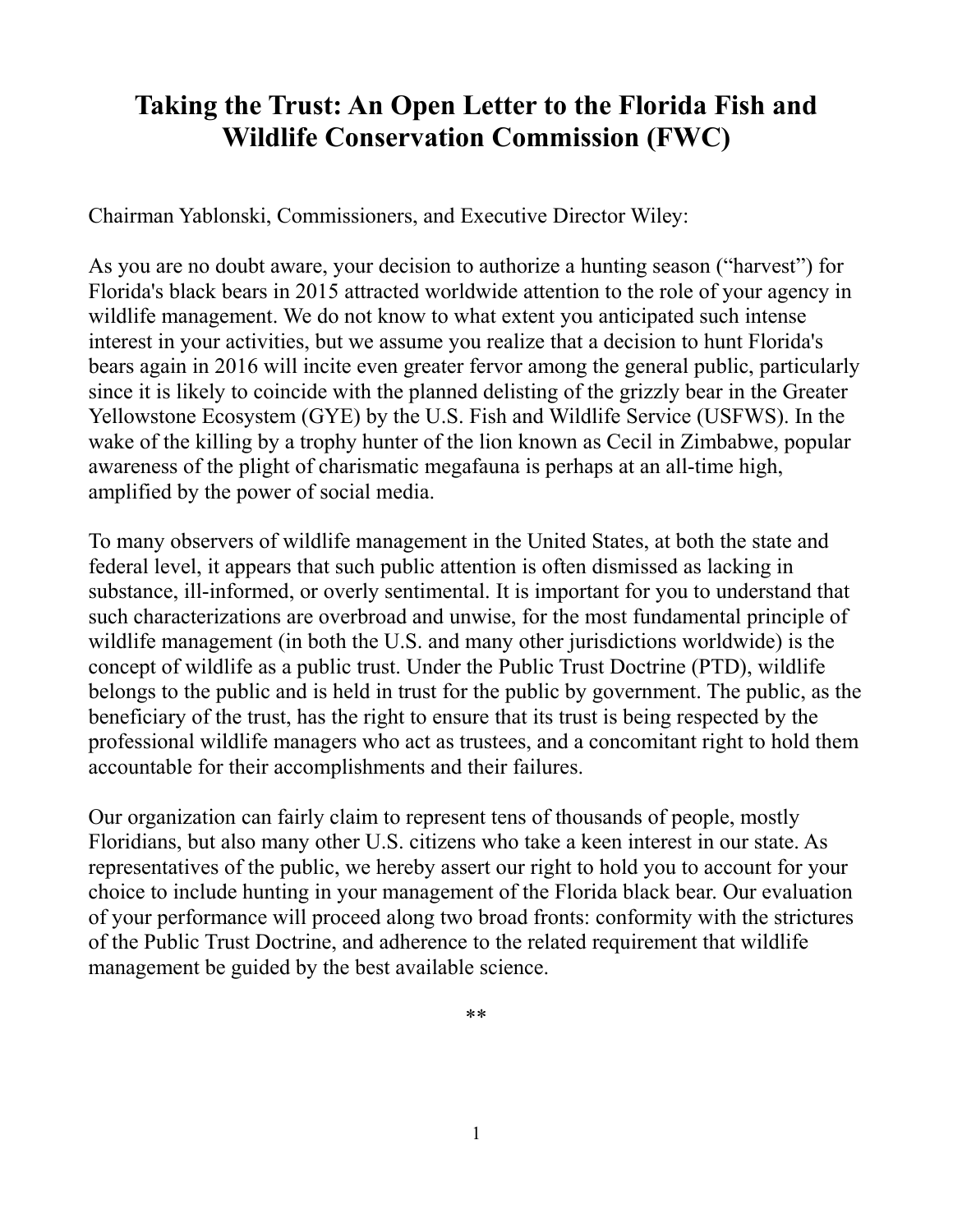## *Wildlife Is A Public Trust*

The Public Trust Doctrine has exceedingly deep roots in our legal system. The seminal scholarship of Professor Joseph Sax, who expanded the application of the doctrine beyond its early focus on water law to a host of environmental issues, traced its origins through centuries of American and British case law and reached as far back as the Magna Carta and thence to Roman law. Sax's pioneering 1970 paper, *The Public Trust Doctrine in Natural Resources Law*, was motivated in part by a widespread realization that special interests had come to exert an undue influence on the legislative process and had, in many cases, captured the very agencies that were instituted to regulate them. In its 2014 obituary of Prof. Sax, *The New York Times* allowed his own words to summarize his position:

"[P]owerful and organized minorities are having their way at the expense of the majority," he said in an interview with *The New York Times* in 1969. "Remote, profit-seeking interests have become skillful in manipulating governmental processes to their own ends, and often to the virtual exclusion of citizens who will be affected."

Widely recognized as our country's greatest exponent of the Public Trust Doctrine, Prof. Sax emphasized a broad public interest in diffuse natural resources and sought, in the words of Yale Law School's Carol Rose, to protect the public interest from "private stakeholders' importuning." In her 1998 paper, *Joseph Sax and the Idea of the Public Trust*, Rose notes Sax's insistence that government agencies pay attention to the ways in which public interests may change over time, make informed and accountable choices, and engage in "close scrutiny of private give-aways of environmental resources." More recent scholarship, such as Antony Scott's 1999 paper, *Trust Law, Sustainability, and Responsible Action*, has highlighted the responsibility of trust managers to preserve trust assets for the benefit of future generations. When faced with uncertainty, trust managers must respect the precautionary principle and use more prudence than they would in the conduct of their own affairs. As we shall see, the FWC's conduct of bear management runs afoul of every dimension of the doctrine, properly understood.

In contrast to this broad, public-interest interpretation of the Public Trust Doctrine, professional wildlife managers in the United States have enshrined in their guiding principles a distortion of the doctrine that illegitimately favors special interests. Their paradigmatic North American Model of Wildlife Conservation (NAM) was devised by hunters and is propagated by agency personnel who all too often appear in thrall to hunting interests. Seeking to preserve the ability of hunters to gain access to public trust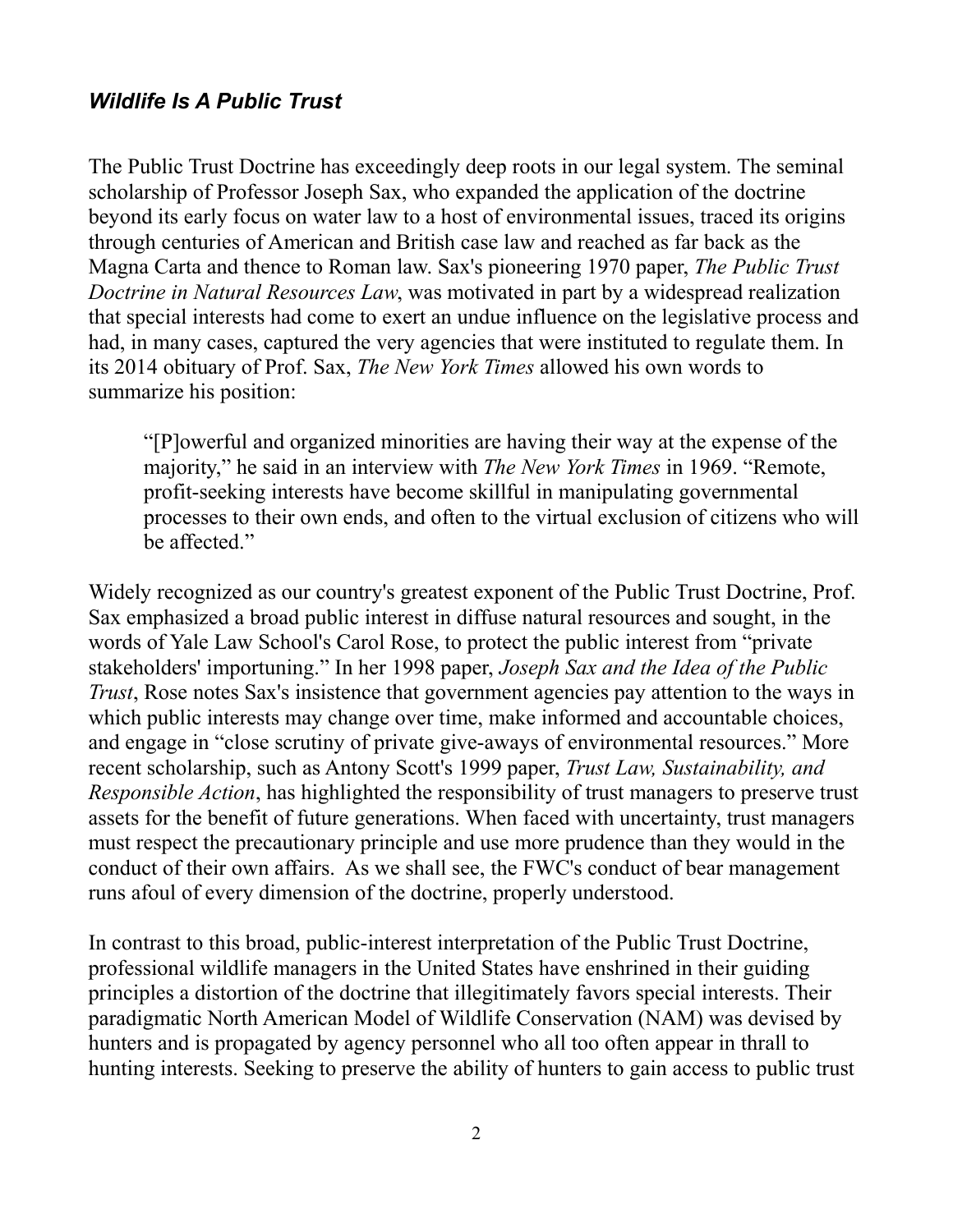assets and to deplete those assets, through its so-called "democracy of hunting," the NAM epitomizes the very agency capture that Sax sought to prevent, conferring upon highly motivated narrow interest groups a wholly unwarranted level of control over the management of the public's wildlife assets.

The NAM is frequently described by wildlife agencies and hunters alike as a success story, yet this success has centered on the game species that hunters seek to kill for recreational purposes. The conservation of predators – the ecological importance of which was belatedly yet eloquently recognized by Aldo Leopold in his *Sand County Almanac* – has been far less successful, with many species confined to tiny portions of their original ranges and teetering on the brink of extinction. For the broader public – approximately 94% of whom do not engage in consumptive uses of the public trust – the parlous condition of many non-game species and the ecological imbalances caused by hunter-centric management are lamentable failures, not successes.

In passing, we note further that the NAM is shot-through with internal contradictions. While the NAM purports to prevent the commercialization of wildlife, many state agencies authorize large-scale trapping of fur-bearing animals, whose pelts are sold for a profit. (Florida is by no means the worst offender in this regard, yet a commercial furdealer's license may be purchased for a mere \$100, and the cost of an individual trapping license is only \$26.50 (or free for seniors). Several fur-bearing animals may be trapped year round with no bag limits; bobcats and otters may be trapped from Dec. 1 to Mar. 1 with no bag limits.) Similarly, the NAM's ostensible proscription of the taking of wildlife for illegitimate purposes and its call for science-based management have not barred repeated coyote-killing contests in several states, despite scientific evidence that such killing does nothing to reduce conflicts with livestock and other human interests (a matter to which we shall return).

Clearly mindful of these issues, the NAM's advocates worry that their interpretation of the PTD – which they present as *the only* permissible interpretation – is endangered by developments in public opinion such as recognition of animal rights. (See The Wildlife Society's Technical Review 10-01, *The Public Trust Doctrine: Implications for Wildlife Management and Conservation in the United States and Canada*.) While public concern for animal rights may very well constitute a challenge to the legitimacy of hunter-centric management, the claim that it undermines the Public Trust Doctrine itself is absurd. From the viewpoint of Sax and other scholars concerned with protecting the broad public interest from the inroads of interested minorities, The Wildlife Society's refusal to respect evolving social preferences serves only to further separate wildlife managers from legitimate public interests that deserve to be balanced along with all others. As Treves *et al* noted in their 2015 paper, *Predators and the Public Trust*, the NAM's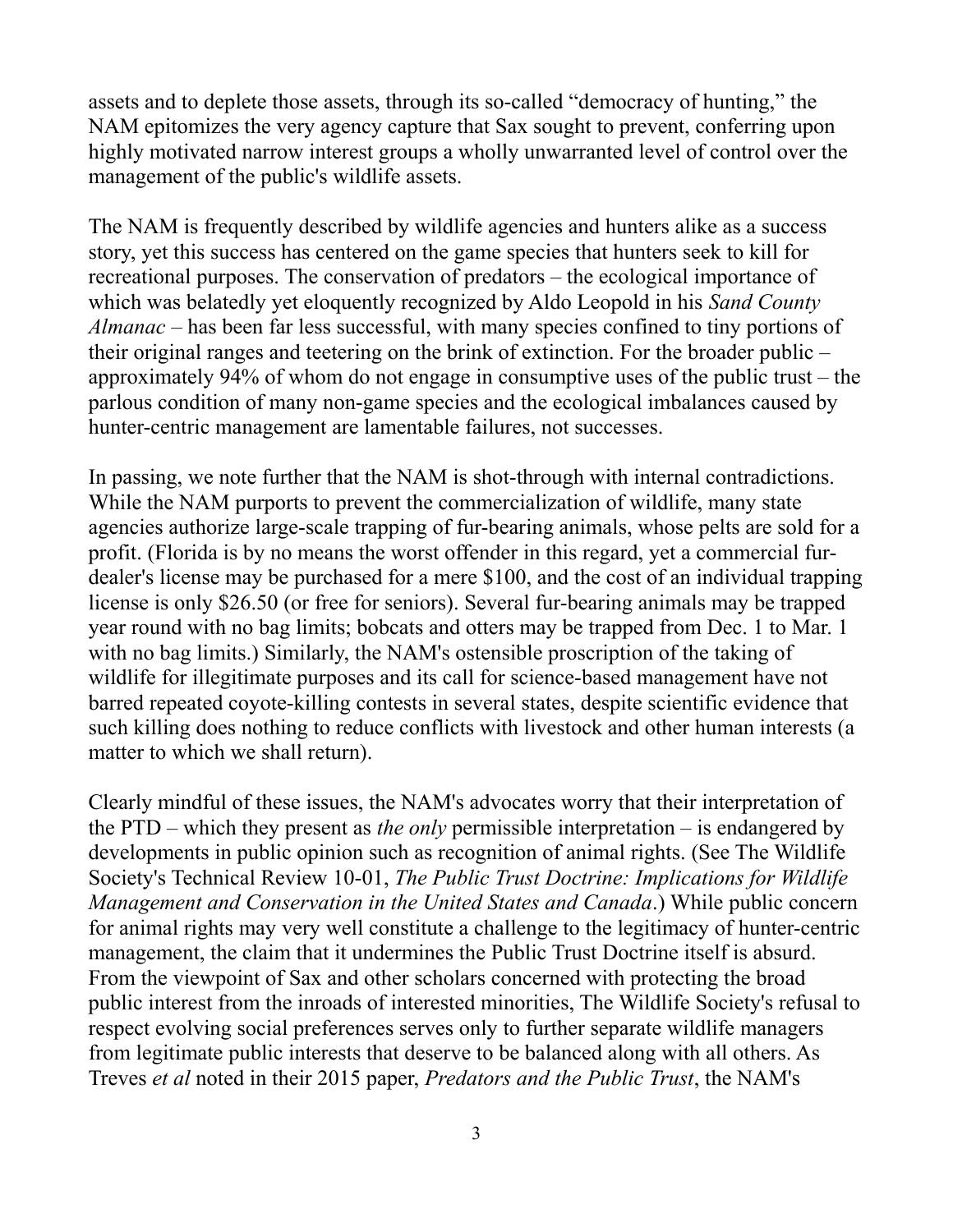stunted interpretation of the PTD depreciates the right of future generations to adjust their valuation of public assets.

This imperative to respect inter-generational equity was perhaps best captured by a timeless quote from Theodore Roosevelt (TR), penned in 1916, that underscores the centrality of the public's role in wildlife management:

Defenders of the short-sighted men who in their greed and selfishness will, if permitted, rob our country of half its charm by their reckless extermination of all useful and beautiful wild things sometimes seek to champion them by saying that "the game belongs to the people." So it does; and not merely to the people now alive, but to the unborn people. The "greatest good for the greatest number" applies to the number within the womb of time, compared to which those now alive form but an insignificant fraction. Our duty to the whole, including the unborn generations, bids us to restrain an unprincipled present-day minority from wasting the heritage of these unborn generations. The movement for the conservation of wildlife and the larger movement for the conservation of all our natural resources are essentially democratic in spirit, purpose, and method.

In Florida, the future into which these unborn generations will be delivered offers tenuous prospects for our beautiful wild things, as the authors of your own report, *Wildlife 2060*, ought to know only too well. We are hurtling toward a reality in which habitats for wild animals will be "islands in an urban sea." In the case of the Florida black bear, *Wildlife 2060* predicts the loss of a further 2.3 million acres of habitat as the human population soars to 36 million. Even deep within primary bear range in the National Forests, major modifications of the ecosystem are being undertaken by the U.S. Forest Service in an attempt to restore longleaf pine habitats. The removal of saw palmetto and scrub oak, combined with intensive mowing and implementation of more frequent burn schedules, has had significant impacts on bears, yet the current Chairman of the Commission admitted at the April, 2016 Commission meeting that he knew absolutely nothing about these projects.

The knowledge, background, and motivations of the public's trustees impinge directly on the management of the trust. Curiously, for a body ostensibly charged with the protection and preservation of wildlife, the Commission has long offered disproportionate representation not to scientists or ecologists, but to individuals who have derived considerable fortunes from the creation of Florida's robust and growing urban sea. The influence of these individuals appears to have penetrated deep into the fabric of your agency. This was exemplified most recently by the extraordinary statements of Dr. Thomas Eason (one of the authors of *Wildlife 2060*) in your agency's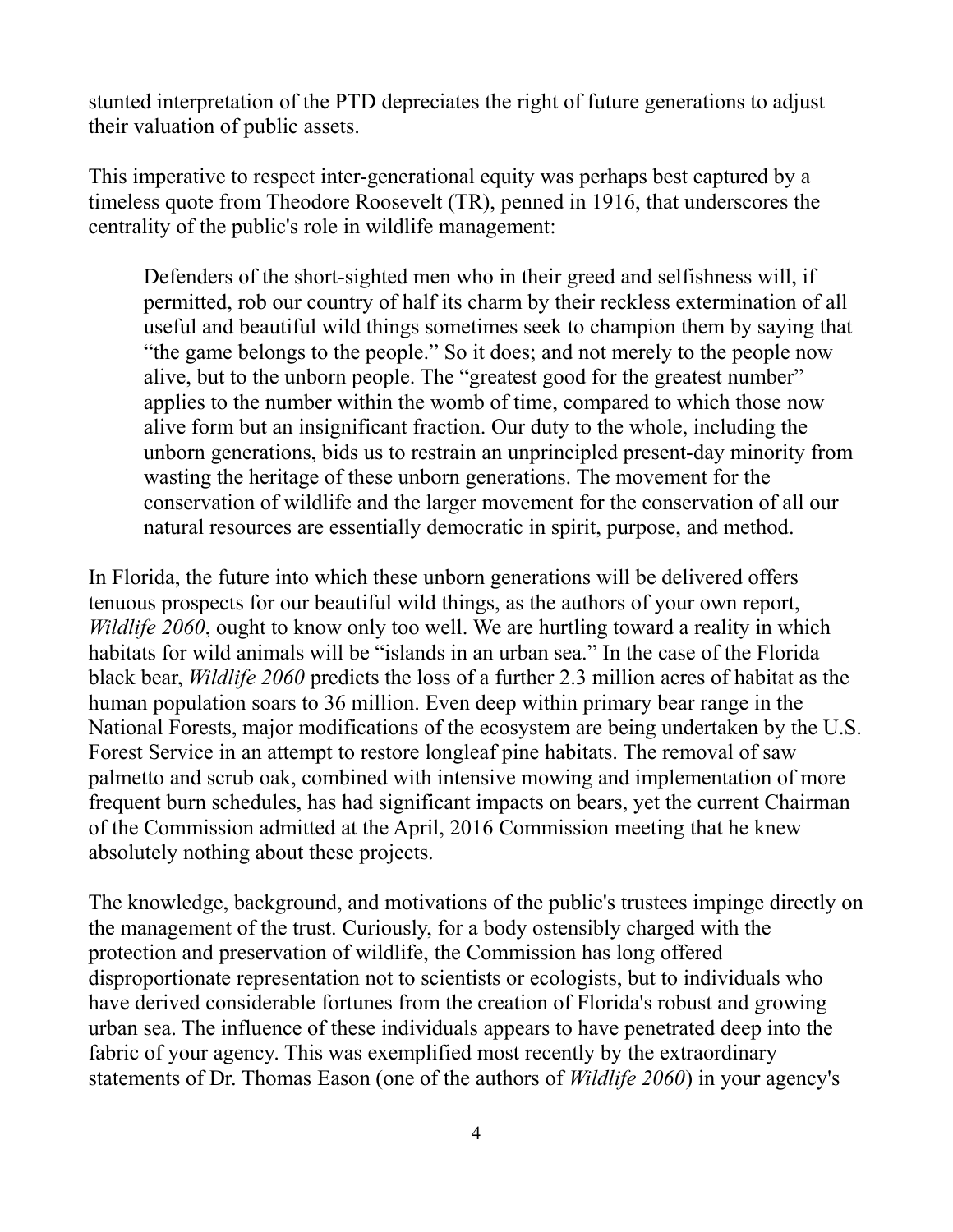public webinar on May 26, 2016, seeking to convince the public that the predictions of *Wildlife 2060* may not come to pass because of the economic slowdown. As *The Palm Beach Post* documented on the very next day (in *How Rick Scott's Regulations Rollback Led to Today's Building Boom*), building permits and documentary stamp-tax revenue attest to a fierce recrudescence of Florida's urban and suburban sprawl. Facilitated by an almost complete removal of state supervision of residential and commercial development, massive building projects are underway all across the state, converting rural areas into habitat for humans. For long-time Florida residents watching this dramatic expansion of the anthroposphere unfold on a weekly basis, Dr. Eason's statements raise serious doubts about your agency's ability to conduct even reality-based management, let alone science-based management.

Were TR with us today, and able to judge the conduct of Florida's wildlife managers against this factual backdrop, one can only wonder whether he would condemn them as an unprincipled minority wasting the heritage of unborn generations. Among other things, we would submit to him the following body of evidence.

#### *Privatization Threatens the Public Trust*

The essence of the Public Trust Doctrine is the proposition that certain public assets may not be owned by individuals in the same manner as more typical forms of property. Prof. Sax's admonition to subject "private give-aways" of public assets to strict scrutiny is entirely consistent with the U.S. Supreme Court's decision in *Illinois Central Railroad v. Illinois* (1892), which is widely regarded as the "lodestar" in the evolution of the PTD. In striking down Illinois's grant of lakefront and submerged land to the railroad, the Court firmly established the concept that certain public resources are inalienable; i.e., can not be transferred to private hands. This doctrine has profound implications for the conduct of trustees charged with the management of the public's assets. In several respects, the individuals currently serving as Florida's wildlife trustees have failed to honor the duties imposed upon them by the doctrine.

The most obvious example of the privatization of trust assets is the presence on the Commission of individuals with large private landholdings and the manifold influences their ownership exerts on their behavior as trustees. At least one Commissioner is on record as having admitted that part of her business operations entailed selling access to her land to hunters who were willing to pay for the privilege. This same Commissioner, having frequently complained about depredations of her livestock by panthers, has been working actively with the FWC's Executive Director to wrest control of panther management away from the USFWS, striving to remove one of the world's most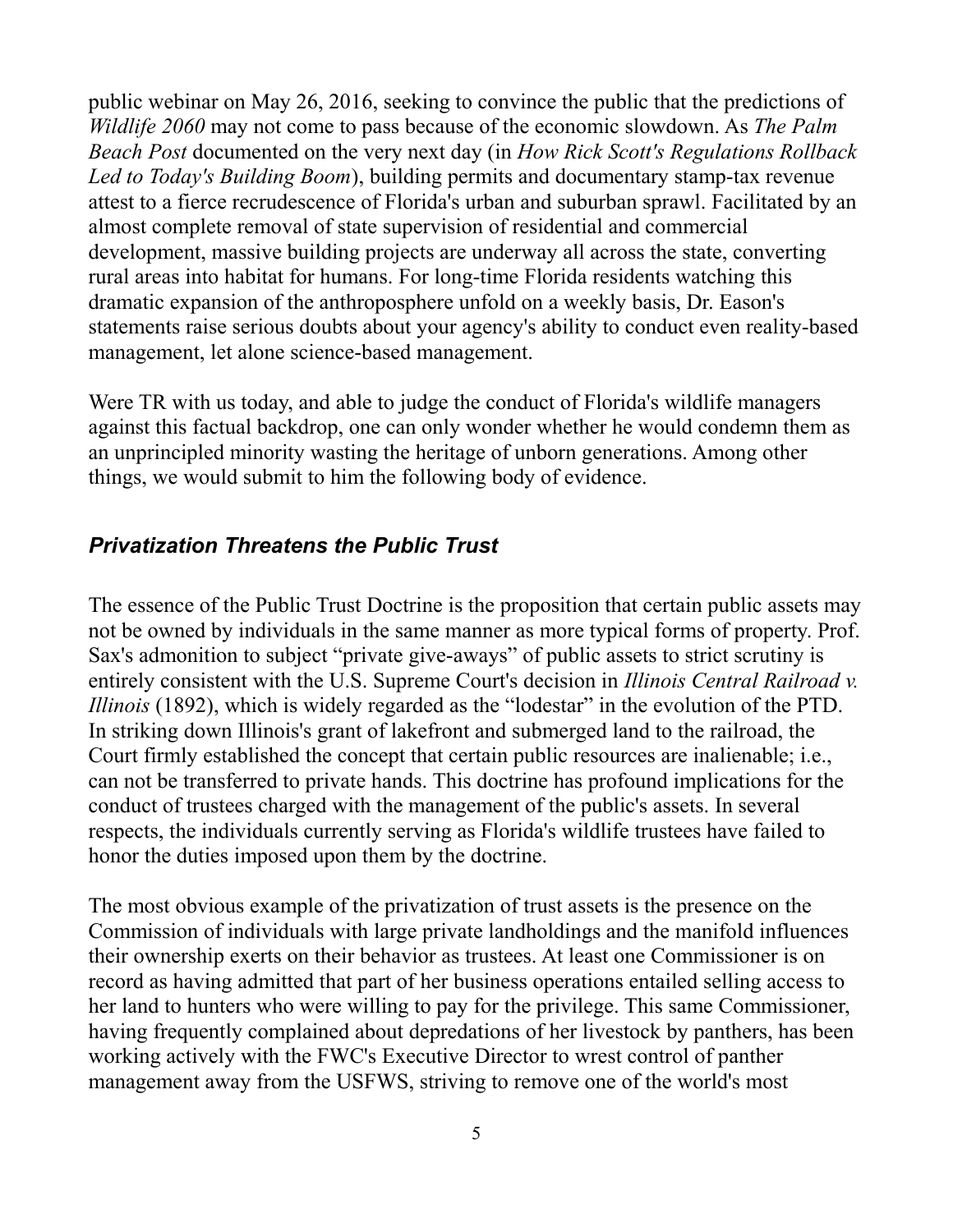critically endangered mammals from the protections of the Endangered Species Act. This Commissioner recently benefited from a multi-million dollar "conservation" easement, paid for with the public's money – a deal of questionable environmental value given that she may continue to use the land just as before and the land may now be exploited for oil and gas extraction. *(Naples Daily News*, Sept. 29, 2015.) This Commissioner is aggressively pursuing massive commercial development opportunities that pose grave threats to remaining wildlife habitat in her part of the state, and seeks a special dispensation from the USFWS that will allow the "incidental take" of numerous threatened and endangered species. The conflicts of interest here are painfully obvious. Wild animals belong to the public. Access to them is to be regulated by the trustees *for the benefit of the public*, not for their own benefit or for the benefit of their close associates. Trustees who abuse this axiomatic principle should resign, or be removed, from their positions.

But the threat to the public trust is more insidious than this blatant complex of aberrations might suggest. The Commission has included previously, and still includes today, owners of large plantations on which hunting is a *core component* of their business and land-management practices. The public does not have access to these lands – unless they are able to pay a substantial fee for the privilege. These habitats, and the wild things that live there, have essentially been privatized by what amounts to an American aristocracy. And the current Chairman of the Commission has written that this approach to habitat and wildlife conservation is superior to "the government alternative." (See *Hunting for Conservation: Barons of Preservation in the Red Hills*, PERC Report, Vol. 24, No. 3.) In a similar vein, the Chairman has praised private buffalo ranchers like the fabulously wealthy Ted Turner for a "species recovery... without assistance from the Endangered Species Act." (*Bisonomics*, PERC Report, Vol. 25, No. 3.)

The current Chairman of the Commission does at least seem to be aware that such arguments in favor of private wildlife management are widely perceived as inconsistent with the Public Trust Doctrine. In a more recent journal entry (*The Bear, the Bison, and the Business of Yellowstone*, PERC Report, Vol. 34, No. 1.), the Chairman chose one of the crown jewels of the National Park Service as a backdrop against which to attempt to rebuff the obvious point that commercialization of wildlife conflicts with the PTD, contending that the results are better for both the public and for wildlife. While we welcome his recognition of the massive economic value of non-consumptive uses of our wild places, his earnest paeans to privatized wildlife management can not be seen as anything other than a caustic and revolutionary erosion of the Public Trust Doctrine. It is not just that the Chairman openly advocates for private ownership of wild animals and their habitats. The supreme irony of Florida's modern scene is that the leader of the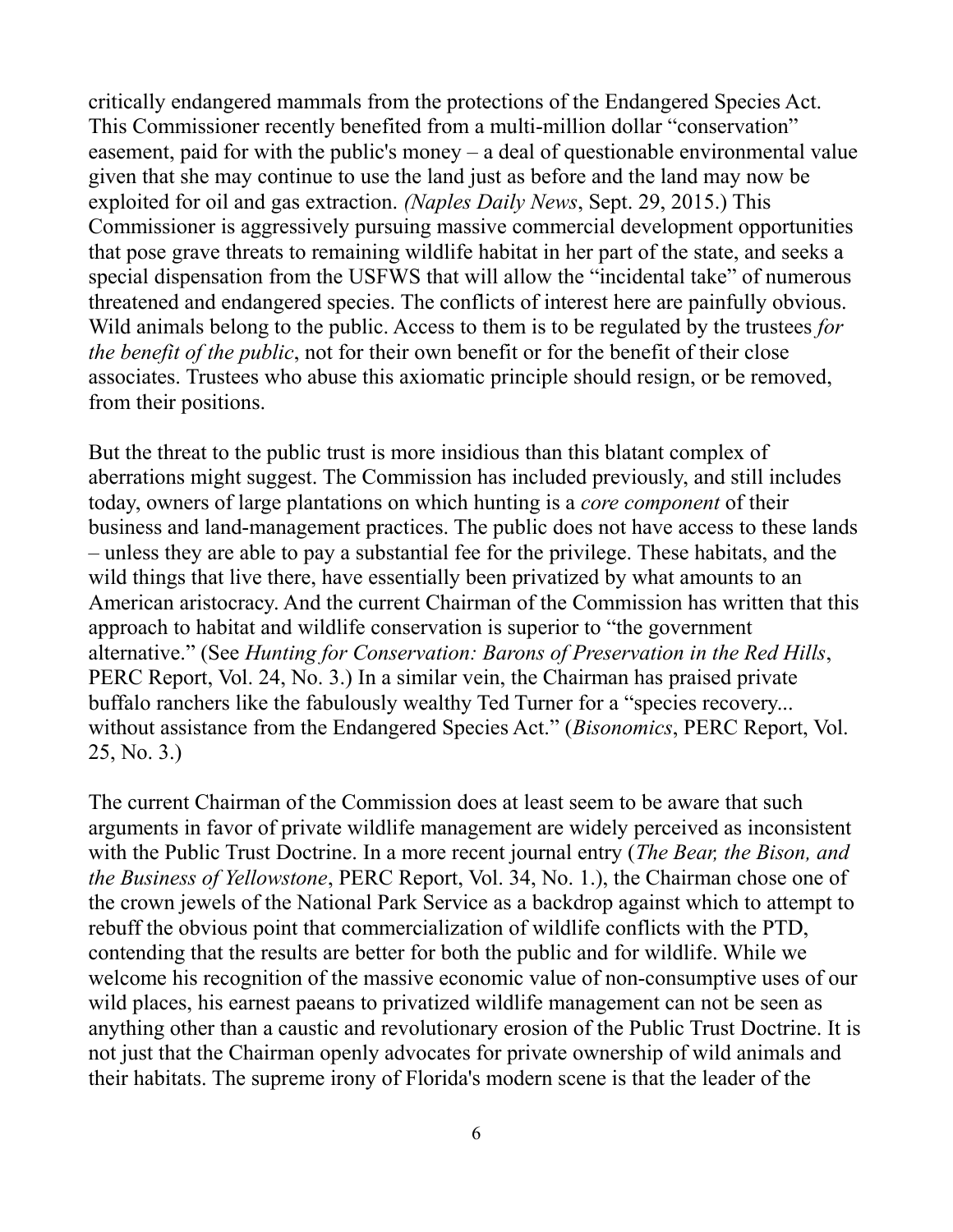public's trustees evidently does not believe that government should be the exclusive repository of the public trust; instead, he would effectively *privatize trusteeship itself*.

Whether we see such radical ideas as aristocratic or plutocratic, they are difficult to reconcile, without engaging in sophistry, with TR's admonition that wildlife management must be "essentially democratic." Sadly, this creeping privatization of our wild places and wild animals has found expression in other executive branch agencies, such as the Department of Environmental Protection, which seeks, *inter alia*, to find ways for Florida State Parks to "pay their own way" by opening them up for commercial grazing and lumbering. To those who would contend that executive branch officials, including FWC Commissioners, function in an inherently democratic manner simply by virtue of being political appointees, there is a harsh reality that can not be ignored. Every current member of the Commission was confirmed by a State Senate elected from gerrymandered legislative districts, an affront to democracy that persisted despite a Constitutional Amendment calling for the creation of Fair Districts. It is only now, in 2016, six years after passage of the Amendment, that the voters of this state will have a reasonable chance to elect a genuinely representative Legislature. Similarly, the refusal by the current Legislature to respect the wishes of the people expressed in the Water and Land Conservation Amendment, which explicitly called for government purchases of conservation lands, has reinforced the sentiment among Florida's citizens that their government has been largely captured by powerful private interests with agendas inimical to the public good. Their sense of disenfranchisement, therefore, is not confined solely to wildlife management, but wildlife managers should be mindful of the changes that may take place in their professional environments when the public finally regains an appropriate measure of control over its own institutions.

Finally, the privatization issue manifested itself in a very practical sense during the conduct of Florida's 2015 bear hunt. In the Eastern Panhandle BMU, the allegedly "conservative" quota of 40 bears was exceeded by noon on the first day of the hunt. The overwhelming majority of the bears killed ("harvested") in that BMU (and 78% of the bears taken across all four of the BMUs open to hunters) were taken on private land. Did members of the public have access to this land? Was it practical or feasible for your agency to properly enforce the hunt's regulations, particularly the prohibition against taking bears within 100 yards of a bait station? Did you have any way to really know how many bears were being taken, how they were taken, or when they were taken? These are not trivial questions, for even the hunter-centric NAM acknowledges that wildlife may only be taken *in accordance with the law*. If the trustee's laws are practically unenforceable on private land, the trustee has failed to abide by its own professed standards, let alone satisfy its greater fiduciary duty to protect the public's trust assets. Even though you have at your disposal the largest law enforcement division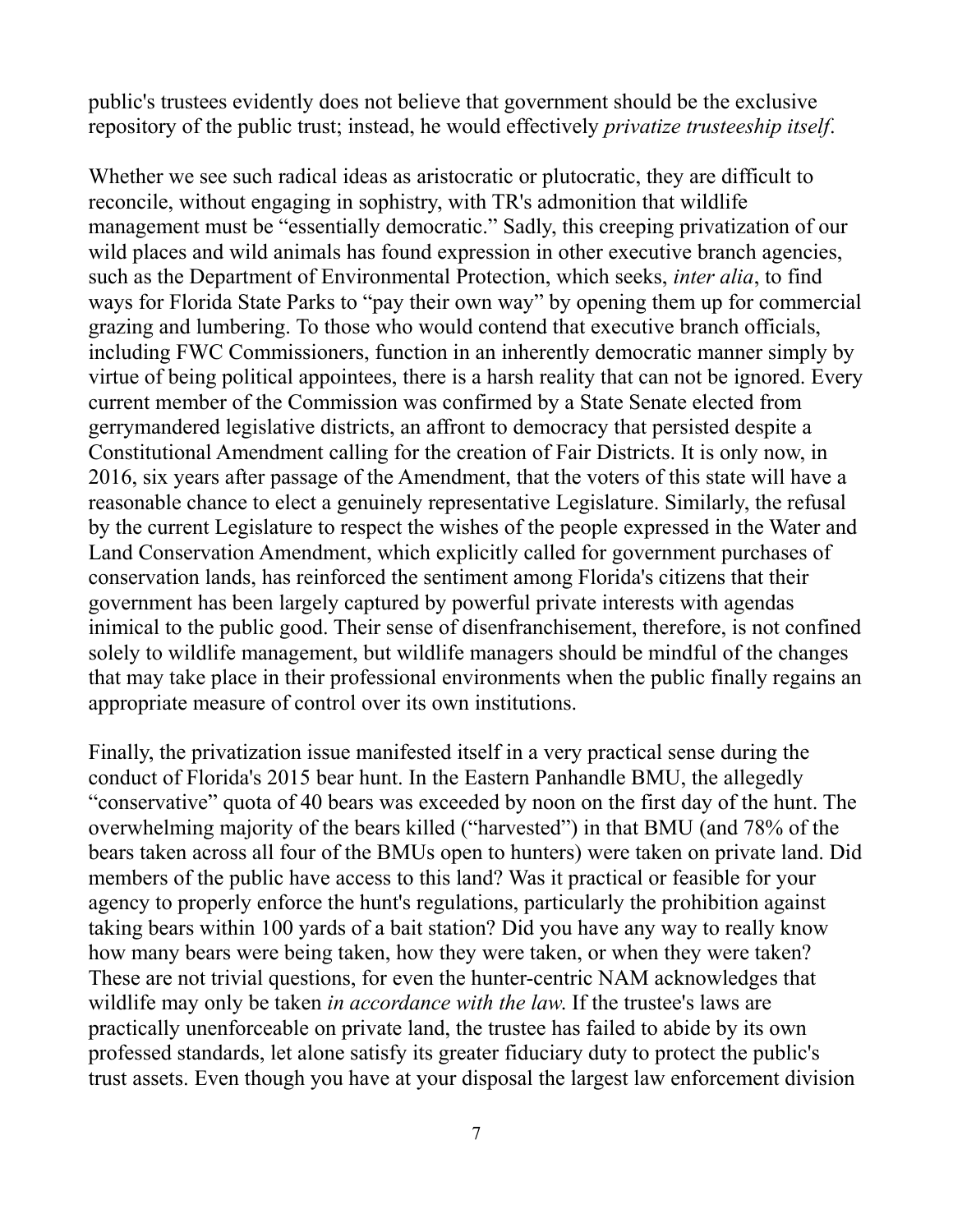of any wildlife agency in the country, your assurances that uniformed and plainclothes officers were able to tackle this mammoth task – particularly when so many of them were assigned to check stations – simply beggar belief.

\*\*

We shall now move on to consider the other key dimensions of the PTD, beginning with the requirement for informed choices.

# *The Hellgren Hypothesis*

In response to a post-hunt e-mail from a member of the public, the current Chairman of the FWC contended that "science very much drove our decision" to hunt and cited the October, 2015 writings of Dr. Eric Hellgren as a supporting authority. We have taken the Chairman's advice to consult Dr. Hellgren's thoughts about the bear hunt. Far from finding a substantive scientific basis for the hunt, we find nothing more than conjecture.

Writing in the University of Florida's Center for Public Education Issues website on Oct. 14, 2015, Dr Hellgren makes a critical admission:

It is intuitive to think that hunting, by reducing population size, should reduce conflicts between humans and bears. However, opponents of hunting rightfully state that there is no strong evidence that hunting black bears leads to reductions in bear nuisance activity. Several studies published in the scientific literature have failed to link hunter take with reductions in human-bear conflict. On the other hand, these studies are plagued by small samples, **designs that do not include experimental controls (for example, what would have happened to nuisance activity if no hunting had taken place?), and confounding variables, like availability of natural food.** [Emphasis added, for reasons that will soon become clear.]

He then acknowledges that trash-management is the single most effective tool for reducing HBC, and credits the FWC with much work in this area. (Dr. Eason's presentation at the Sept. 2, 2015 Commission meeting showed that bear-proof trash cans reduce HBC by as much as 95%.)

But then Dr. Hellgren launches himself into curiously speculative territory. Although essentially the same words were spoken by Dr. Eason in the emergency injunction hearing on October 1, 2015 (pp. 191-192 of the court transcript), we shall refer to the following intellectual jaunt as The Hellgren Hypothesis:

Like much wildlife management, this path [the FWC's chosen bear policy]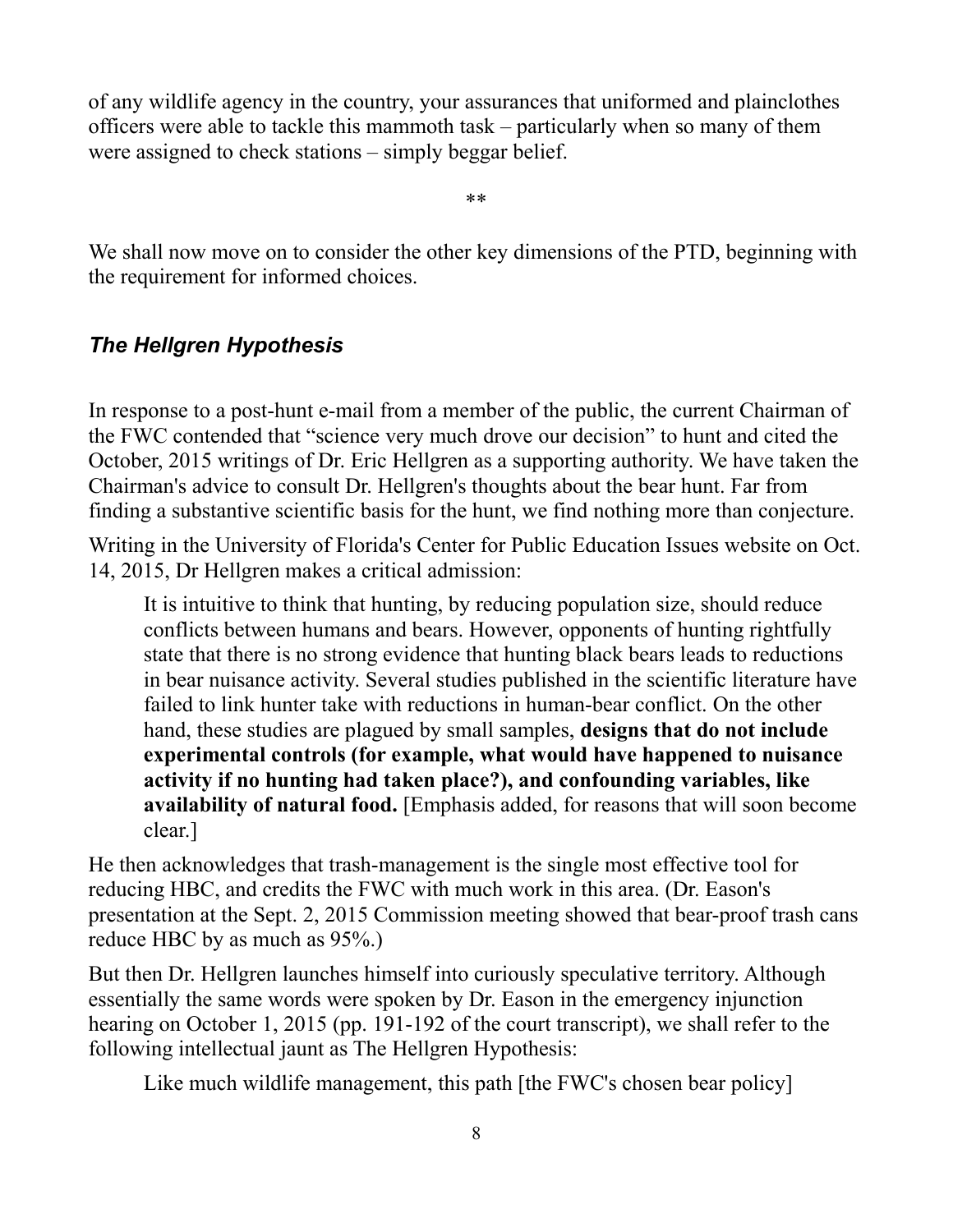represents **an experiment** that will answer a number of questions. For example: Will improved waste management reduce bear-human conflicts? Will hunting reduce bear deaths caused by vehicle collisions?

New questions also will arise. Notably, if conflicts decrease, was the decrease due to waste management, hunting, or some combination of both? **I hypothesize that in the long-term, it will be a combination of both.** Waste management will target nuisance bears, especially at the interface of urban/suburban areas and wildlands. Hunting, on the other hand, generally will focus on bears in large areas of forested habitat such as Wildlife Management Areas or private land. However, over time, increased mortality of bears from hunting will slow population growth (estimated to be 30% between 2002 and 2014 in central Florida alone!). In turn, there should be fewer bears dispersing from large blocks of conserved habitat into suburban and urban settings, which also will be less attractive to bears as a result of improved waste management. Time will tell and FWC management will need to be adaptive to unexpected responses by the bear population. [Emphasis added.]

Dr. Hellgren has provided us with a perfect example of what Prof. Sax referred to as "ventures into the unknown." Should HBC actually decline in Florida's BMUs, that outcome will indeed be attributable to *some combination* of management actions, and that is the central problem with Dr. Hellgren's "experiment." Immediately after faulting the work of others, Dr. Hellgren has conspicuously failed to explain how one is supposed to isolate the contribution made by hunting in the presence of so many other "confounding variables." He has violated his own call for "experimental controls." He seems to have forgotten how the scientific method is supposed to proceed, and you have done nothing to remind him. As trustees of the public's assets, you should *insist* upon adherence to the best scientific methods at all times. Speculation does not become science simply by dint of being engaged in by a scientist.

Contrary to Dr. Hellgren's imagined scenario, it is perfectly possible that the proven effectiveness of trash-management in reducing HBC will mask an *increase* in HBC caused by hunting, compensating for hunting's deleterious effects and yielding an overall reduction. We would posit this as an alternative and equally plausible hypothesis, based on a key ecological principle that professional wildlife managers in North America have yet to fully incorporate into their policies; namely, the *social ecology* of large animals.

The failure to consider social ecology is perhaps most painfully illustrated by the expensive and unsuccessful efforts of the USDA's Wildlife Services agency to reduce livestock depredations by wild canids. The large-scale hunting of wolf and coyote populations disrupts established pack structures and leads to two undesirable consequences: more breeding, and a shift in the composition of the surviving population toward younger, less-experienced animals – precisely the kind of animals that are most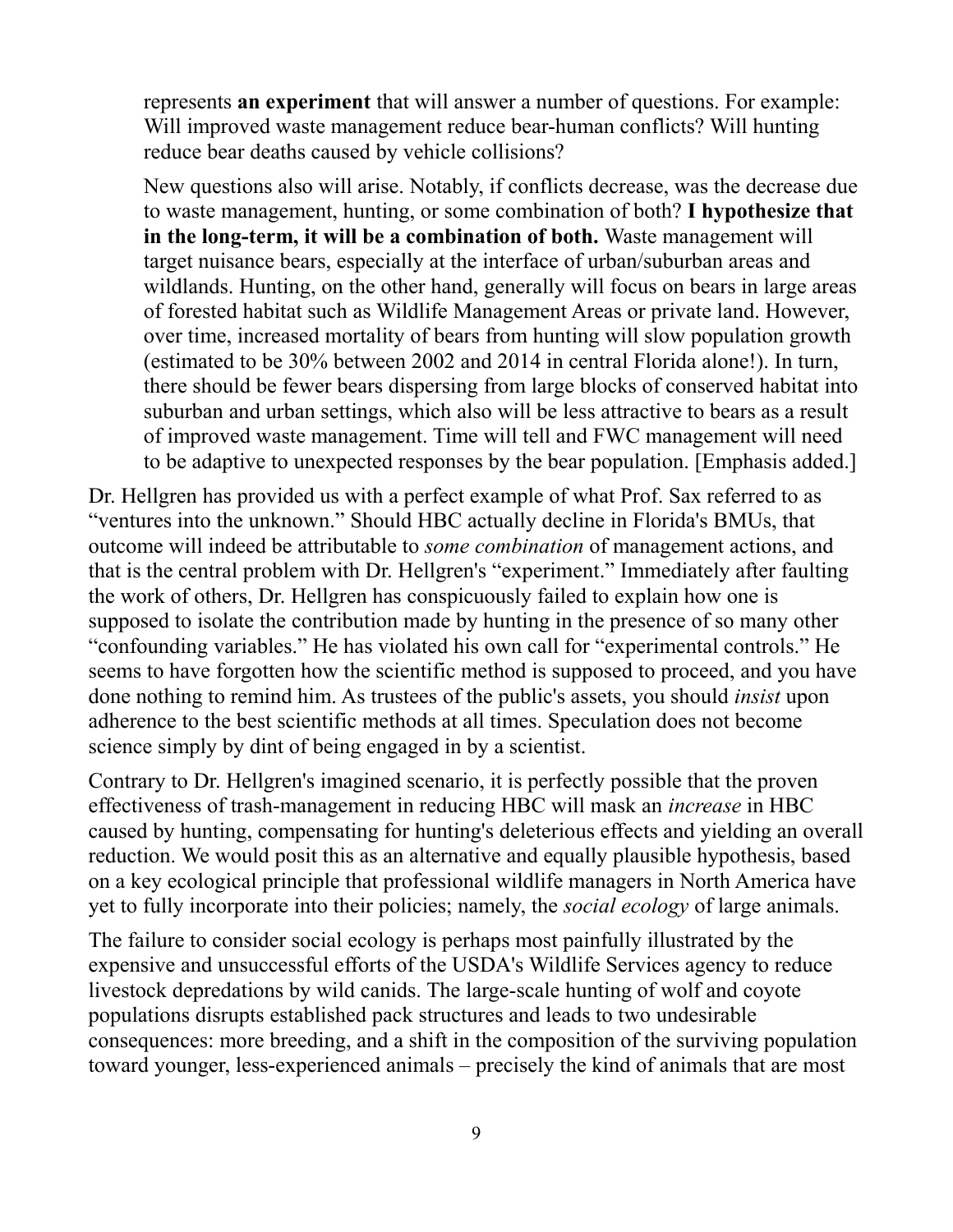likely to seek out tempting, easy, human-provided meals.

In the black-bear context, the killing of female bears with cubs – which your rules ostensibly prohibited but *did not* and *could not* prevent – leaves partially educated juvenile bears to fend for themselves. In responding to members of the public who were "upset" by the hunt's creation of orphans, your staff claimed that bears as young as eight-months old could survive on their own, and that the hunt had been timed in October partly for this reason. But, from a management perspective, you have completely missed the point: the question is not whether they can survive, but *how they are going to behave*. When their mothers have not been able to finish teaching them the lessons they need to learn, they are much more likely to seek out human-supplied "ready meals," or simply end up as roadkill, which is one of the forms of conflict about which you profess to be concerned. Your refusal to acknowledge this phenomenon does not surprise us; it is typical of wildlife managers who have been trained to think of animals only at the scale of populations, not as individuals or families.

The proposition that we need to stop bears from dispersing, advanced by both Dr. Hellgren and Dr. Eason, seems at odds with the overarching objectives of the 2012 Bear Management Plan (BMP). Given that Florida has seven isolated subpopulations, and that one of the goals of the BMP is to enable enough genetic interchange for those populations to function as one metapopulation, how is that goal going to be attained if bears are not allowed to disperse? Dr. Eason has made it clear that the FWC no longer regards translocation as feasible. The Biological Status Review (BSR) that preceded delisting in 2012 pinned great hopes on the availability of habitat in Florida's Big Bend region, which is not expected to see as much human encroachment as the rest of the state. But how are bears supposed to reach this promised land if you are not going to help them move and will actively kill them if they disperse "all over"?

In your May, 2016 webinar, your staff claimed that DNA from the Ocala/St. Johns subpopulation (Central BMU) had been detected in the tiny, isolated subpopulation at Chassahowitzka (Big Bend). Staff clearly sought to portray this as evidence of successful, independent dispersal by the bears themselves, but were forced to concede by a stakeholder comment that this infusion of DNA could have been the result of a "nuisance bear" translocation, as discussed by Dixon *et al* in your agency's own 2007 paper, *Genetic Consequences of Habitat Fragmentation and Loss: The Case of the Florida Black Bear*. (This same issue is also discussed on p.39 of the BMP. Perhaps your staff had forgotten; after all, it is a large, complex document.) If your staff were truly committed to science-based wildlife management, as opposed to interest-based perception management, it would not be necessary to remind you of Dixon's finding that "high-volume roads and other anthropogenic barriers" can prevent gene flow "even among populations that are geographically close." (p.7) Dixon's emphasis on the related needs for connectivity corridors and habitat protection resonates with even greater force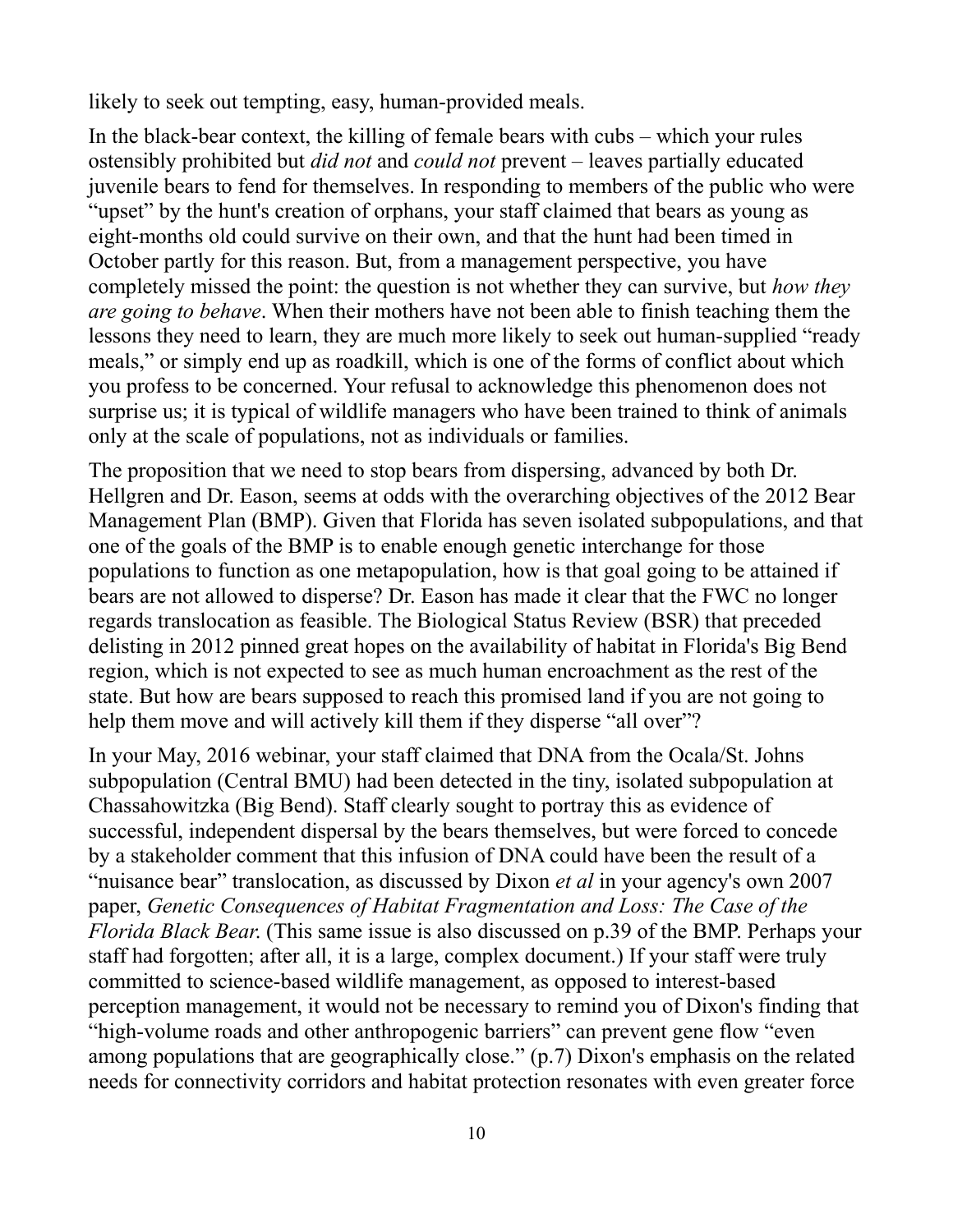after the Legislature's failure to appropriate the funds called for by Amendment One, by comparison to which the FWC's various habitat programs – as useful as they may be – pale into insignificance. Without major public investments in wildlife corridors and conservation lands, as anticipated by the Florida Forever program that Amendment One was intended to finance for twenty years, inbreeding depression remains on the horizon as a long-term threat to the bear, along with relentless habitat loss.

Similar concerns about the difficulty of needed dispersal were expressed by Dr. Hellgren himself in some of his earlier academic papers. See, for example, Hellgren and Vaughan, *Conservation and Management of Isolated Black Bear Populations in the Southeastern Coastal Plain of the United States* (1994). This paper laments the impact of humancaused mortality on bears trying to disperse to other fragments of habitat, notes the naturally "low intrinsic rates of increase," and stresses the need to monitor and safeguard the survival rate of females. The latter concern drove North Carolina to implement its bear sanctuary system – an idea that never seems to have been part of Florida's plans, but certainly should be if hunting is going to continue. According to your spreadsheet detailing every bear "harvested" in 2015, the proportion of females taken was 58%. This has very serious implications for the populations of the four BMUs in which hunting was allowed.

According to The Wildlife Society's Technical Review 12-01, *Management of Large Mammalian Carnivores in North America* (2012), managers need to maintain "the proportion of females in the harvest" at "around a third of the total harvest" to avoid "population effects" (p.48). Thus, even by the standards of your own peers – who have one eye very firmly on the maintenance of "hunter success rates" - the 2015 bear hunt portended depletion, not stabilization, of the public's trust. Further, we remain deeply concerned with the BMP's reliance (reaffirmed by Dr. Eason in court) on a 1980 paper by Bunnell and Tate which stated that subpopulations over 200 bears "can sustain a maximum annual mortality of up to  $23\%$ " (BMP, p.12 & p.31). During your agency's May, 2016 webinar, your bear-management staff were openly blasé about the possibility of exceeding this overall mortality rate in any one year; actually welcomed the female mortality rate in the 2015 hunt; and freely admitted that they wished to provide hunters with an opportunity to take bears. Instead of catering so irresponsibly to special interests, your staff should learn from more recent scholarship underscoring the uncertainty that remains in the field of population dynamics. Oro's 2013 paper, *Grand Challenges in Population Dynamics*, included the following observations:

The bridge between population dynamics and conservation biology remains weak.... Concepts such as the minimum viable population or quasi-extinction probabilities in forecasting population trajectories... still remain vague and allow for an extra dose of scientific subjectivity. There is still a lot to investigate on early-warning signals of population crashes and on regime shifts from rich to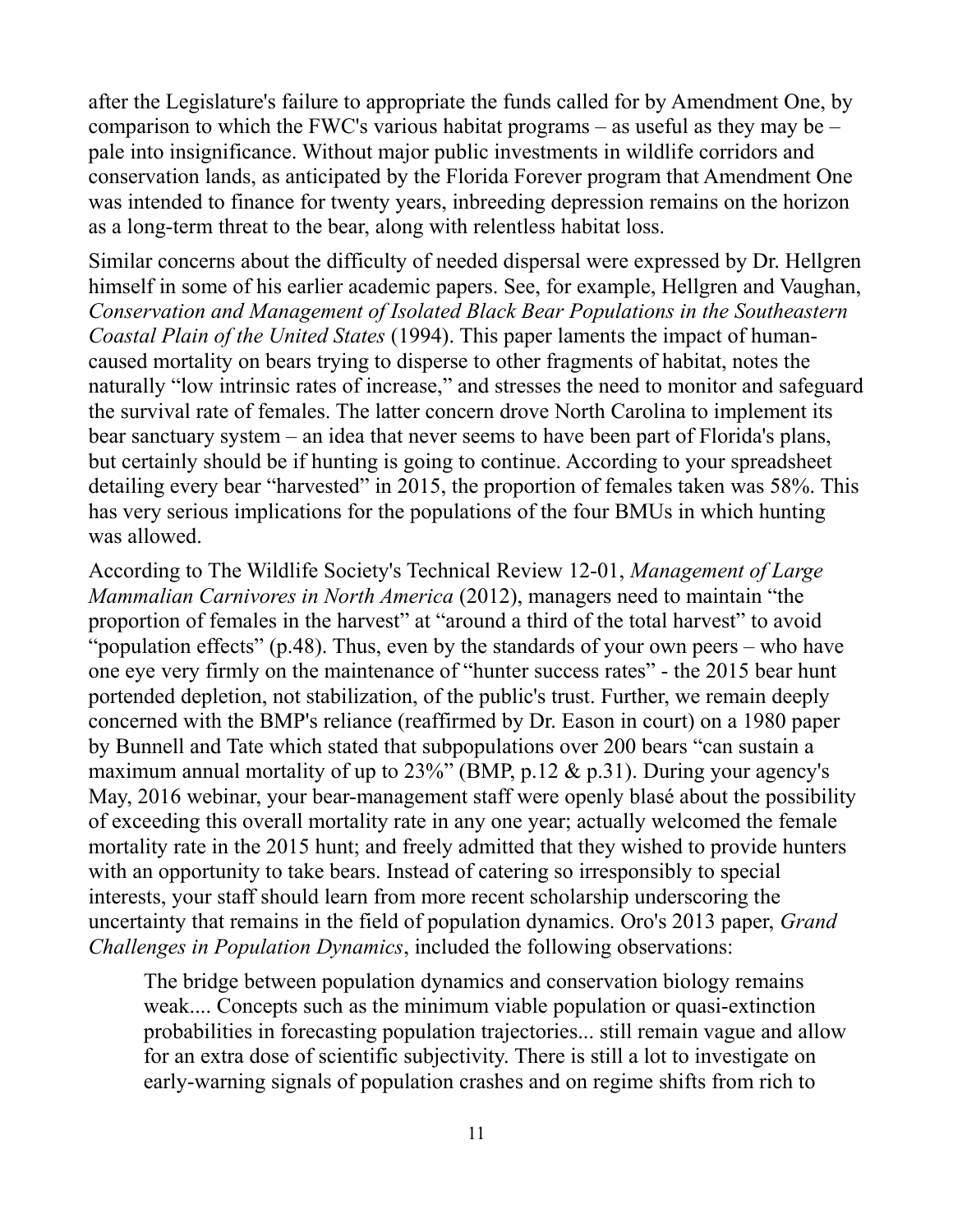impoverished ecosystems.... (p.2)

Prudent trust managers with both eyes on inter-generational equity would be welladvised to heed Oro's warnings. But Florida's current trust managers appear to be ignoring the interests of future generations of people and bears alike.

Obviously, the Florida black bear has come a long way since Hellgren and Vaughan wrote their paper in 1994 – thanks to the absence of the hunting that drove it to the brink of extinction. But it still faces severe long-term challenges, especially if one looks at longer time horizons than those chosen by the BSR. The choice of a 24-year horizon enabled the BSR team to discount the implications of *Wildlife 2060*. Had the team interpreted the IUCN criterion to look forward three generations as requiring a generation length of, say, 25 years – which bears can easily attain in the absence of human-caused mortality – then the team would have been forced to reach a different conclusion, instead of being able to sweep the bears' dismal future under the rug. But this is precisely the kind of science that trustees practice when they wish to take the trust away from the public.

Dr. Hellgren, like many other professional wildlife managers, fails to note that human hunters, far from being analogous to natural predators, act as *super-predators*, intentionally removing from the population adults in their prime reproductive years, rather than the old, the young, and the sick. Thus, instead of exerting a beneficial impact on the ecosystem, as natural predators do, human "sport" hunting has a damaging effect on the genetic health of the surviving population, adding yet another threat to the longterm viability of the Florida black bear. As with the concept of social ecology, one really must wonder about the professionalism of wildlife managers who habitually turn a blind eye to such basic facts.

Equally troubling in Dr. Hellgren's essay is his choice to emphasize the estimated growth rate of the bear population in Central Florida and his failure to note that a rate of 30% over some 12 years translates into an *annual* growth rate of only slightly more than 2%. (As we shall discuss shortly, the actual growth rate has been even lower.) Similarly, since the bear population starts out with such a paltry baseline, the number of bears added is minuscule when compared to the increases that have occurred in the human population over the same time period. Whenever HBC is blamed on a collision of growing bear and human populations, it should be obligatory to add that the human population of Florida grows by more than the entire population of black bears *every single week*. In this particular head-on collision, one vehicle is much larger than the other, traveling considerably faster, and inflicts commensurately more damage.

\*\*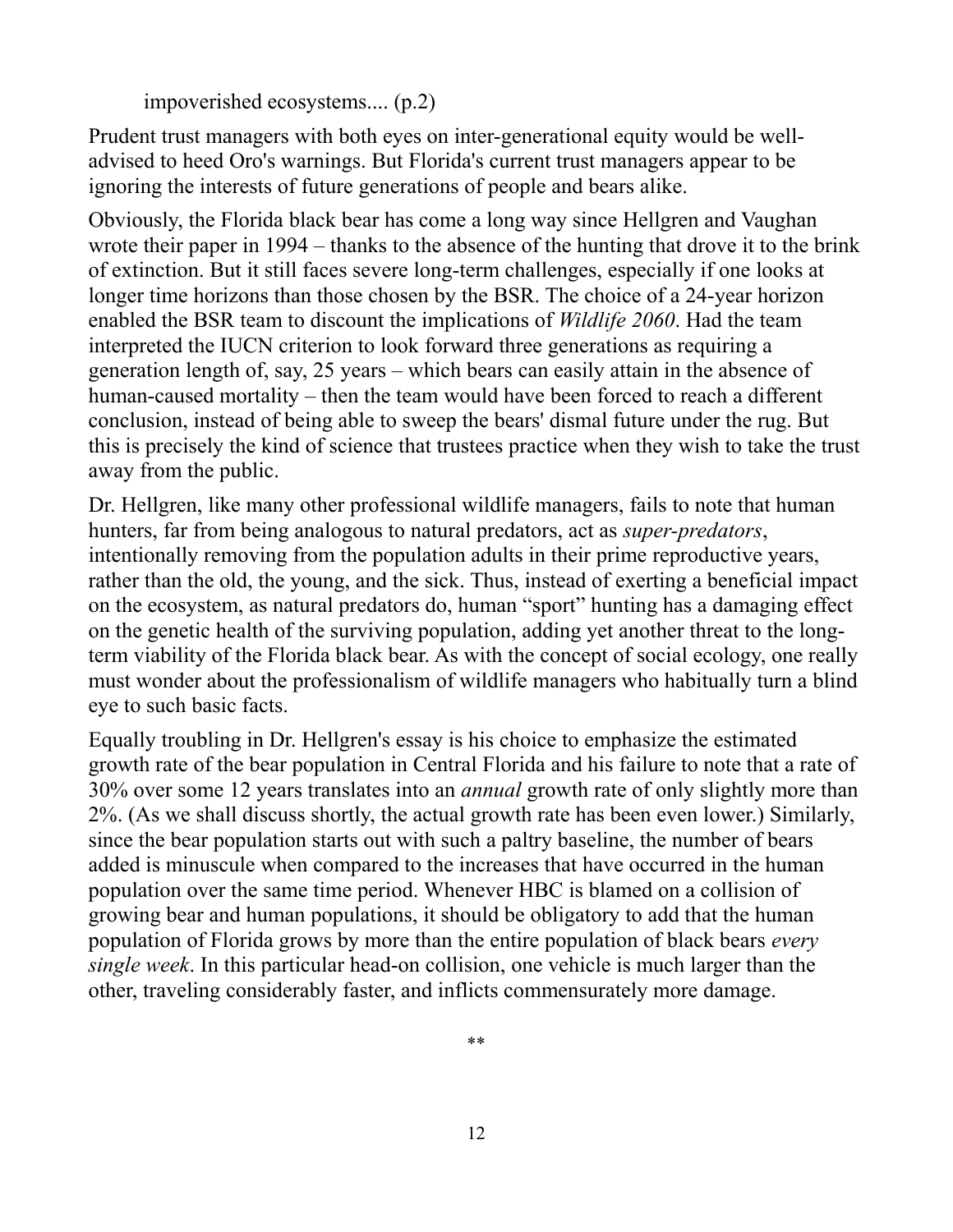Legitimate, impartial trustees wishing to make informed choices about the management of the public's wildlife trust would find far better guidance in the 2016 paper by Artelle *et al*, *Ecology of Conflict: Marine Food Supply Affects Human-Wildlife Interactions on Land*. Studying human conflict with grizzly bears in British Columbia over a long time span (1960-2014), the paper presents a supreme example of the application of Aldo Leopold's concept of "land health," looking at conflict on an ecosystem level to identify generalizable ultimate causes "broadly applicable across space, time, and taxa." (p.2) The study evaluated three competing hypotheses posited as explanations of conflict. The Problem Individuals hypothesis blames HBC on conflict-prone individual animals and recommends their removal; the Regional Population Saturation hypothesis predicts that conflict arises when regional carrying capacities have been exceeded, and recommends hunting to reduce population levels; and the Food Supply hypothesis relates conflict levels to the availability of natural foods (especially foods of particular importance). Of these, limited food supply proved to be the best explanation of human-bear conflict.

Statistically, the authors found no support for the Problem Individuals hypothesis, since the removal of conflict bears had "no discernible effect... on subsequent conflict." (p.3) Likewise, they found no support for the Regional Population Saturation hypothesis:

Whereas areas with higher estimated densities of grizzly bears and humans experienced more conflict, annual hunting intensity had no measurable effect on subsequent conflict, suggesting attempted population reduction via hunting might not be effective in mitigating conflict.... Moreover, as in other wildlife systems where hunting is used in part to mitigate conflict, individuals killed by hunters differed from those typically involved in conflict: in our system, hunter-killed bears were older and lived farther from human habitation. (p.5)

These findings led the authors to make some recommendations for wildlife managers:

[R]econsidering lethal removals and hunting, approaches commonly prescribed by management to reduce conflict[,] might be warranted.... Improved conflict management might instead include addressing underlying ecological stressors, such as protecting or restoring natural food (*e.g.* from overharvest or habitat destruction). Additionally, a focus on understanding the underlying ecology of conflicts could focus limited resources on mitigation efforts (including education and attractant management) when and where conflicts are most likely to occur. Predicting conflicts could enable a proactive, non-lethal approach to prevention, reducing the impetus for the reactive, often lethal responses that might offer only limited benefit in the long term.

Broadly, management conducted without consideration of underlying ecology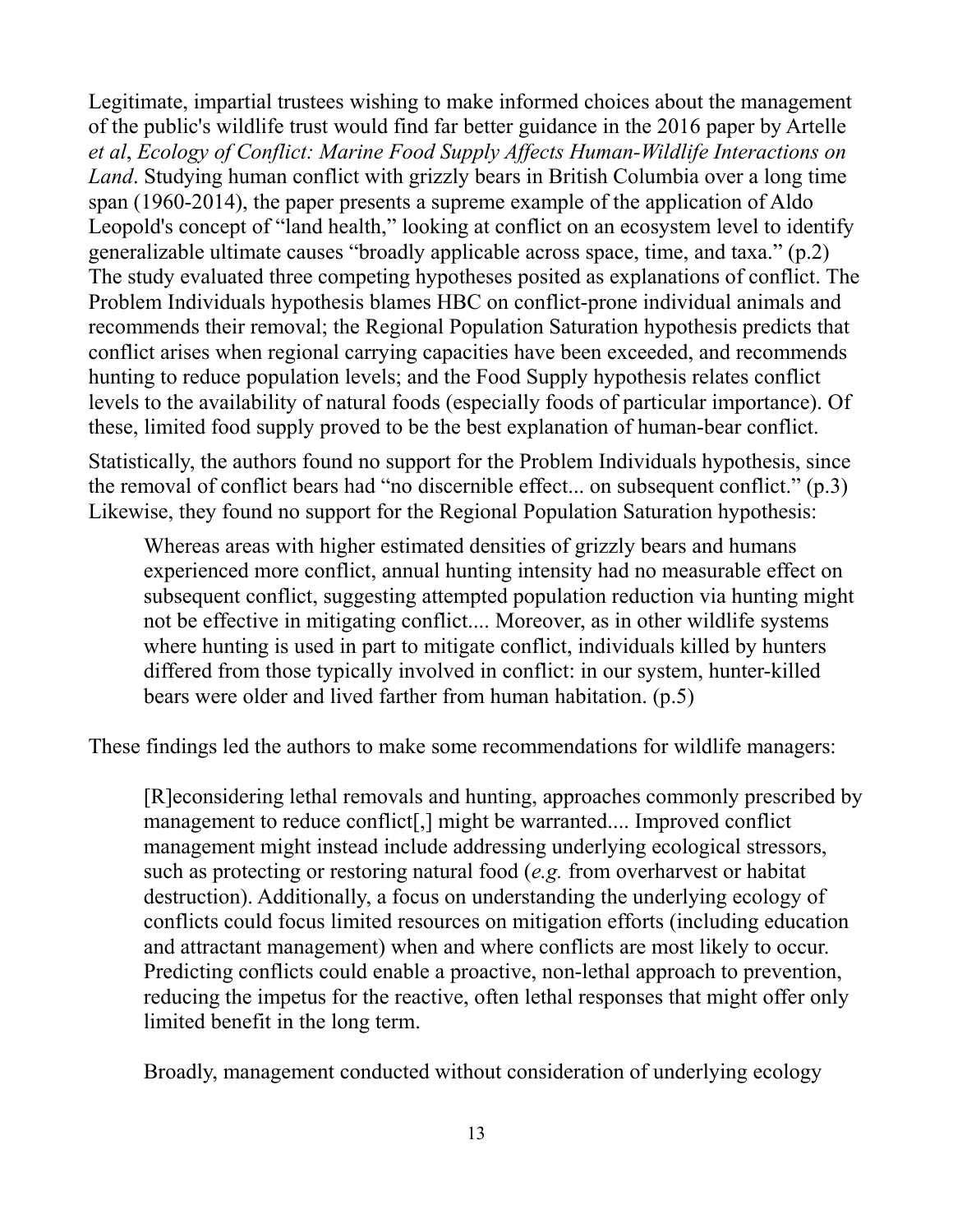could lead to errors, and in some instances, harm. For example, in cases where increases in conflicts are driven by reduced food supply but are assumed to be caused by increasing wildlife population densities (*i.e.* regional population saturation hypothesis), managers might fail to address the underlying issue and instead subject populations already facing stress and potential declines to increased lethal control or hunting. (p.5)

In much the same way that public-trust principles require trustees to be responsive to evolving social preferences, professional wildlife managers must also be responsive to evolutions in the science that should inform their decisions. Trustees who continue to base their decisions on arguments that have been discredited by modern, peer-reviewed findings - particularly when those arguments are pressed by special interests seeking to deplete trust assets - are failing in their fiduciary duties to the beneficiaries of the trust.

\*\*

No discussion of the FWC's conception of "science-based" management would be complete without considering your decision to hunt before the ongoing population study had been completed. Only one member of the Commission had the intellectual fortitude to point out that it is inappropriate to set "harvest" objectives when the size of the population to be "stabilized" is unknown. Some of your publications stated that "rigorous scientific updates" gave you confidence in the figures upon which you relied, yet after hunter "success rates" turned out to vastly exceed your oft-repeated predictions, Dr. Eason told the media that Florida's bear population was "more like 5,000 to 6,000 bears out there now." (*Orlando Sentinel*, Nov. 12, 2015.) An overnight increase of 1,500 to 2,500 bears above the pre-hunt estimate suggested that your "scientific updates" had not, in fact, been particularly rigorous, and reeked of desperation to justify your actions in the face of a strong public backlash.

In the spring of 2016, you finally released the results of the population study, reporting a current bear population of 4,350 adult bears. Lauding the comprehensiveness of the study, Dr. Eason failed to retract his much larger, post-hunt numbers; instead, he implicitly defended them by claiming – with no detailed evidentiary support - that 2,000 cubs are born each year. On May  $26<sup>th</sup>$ , 2016, members of the public attending your webinar were treated to the truly absurd prediction that bears would exhibit "infinite growth" in the absence of hunting, while at exactly the same time a member of your staff testified before the Brevard County Commission (which was considering a resolution against bear hunting) that the population was growing by 1,000 bears per year. It would appear that your public-relations department has lost its appreciation for subtlety. (We shall explore some of your more sophisticated work in the final section of this letter.) Prof. Sax, who always had a keen eye for "eagerness," would now be on high alert for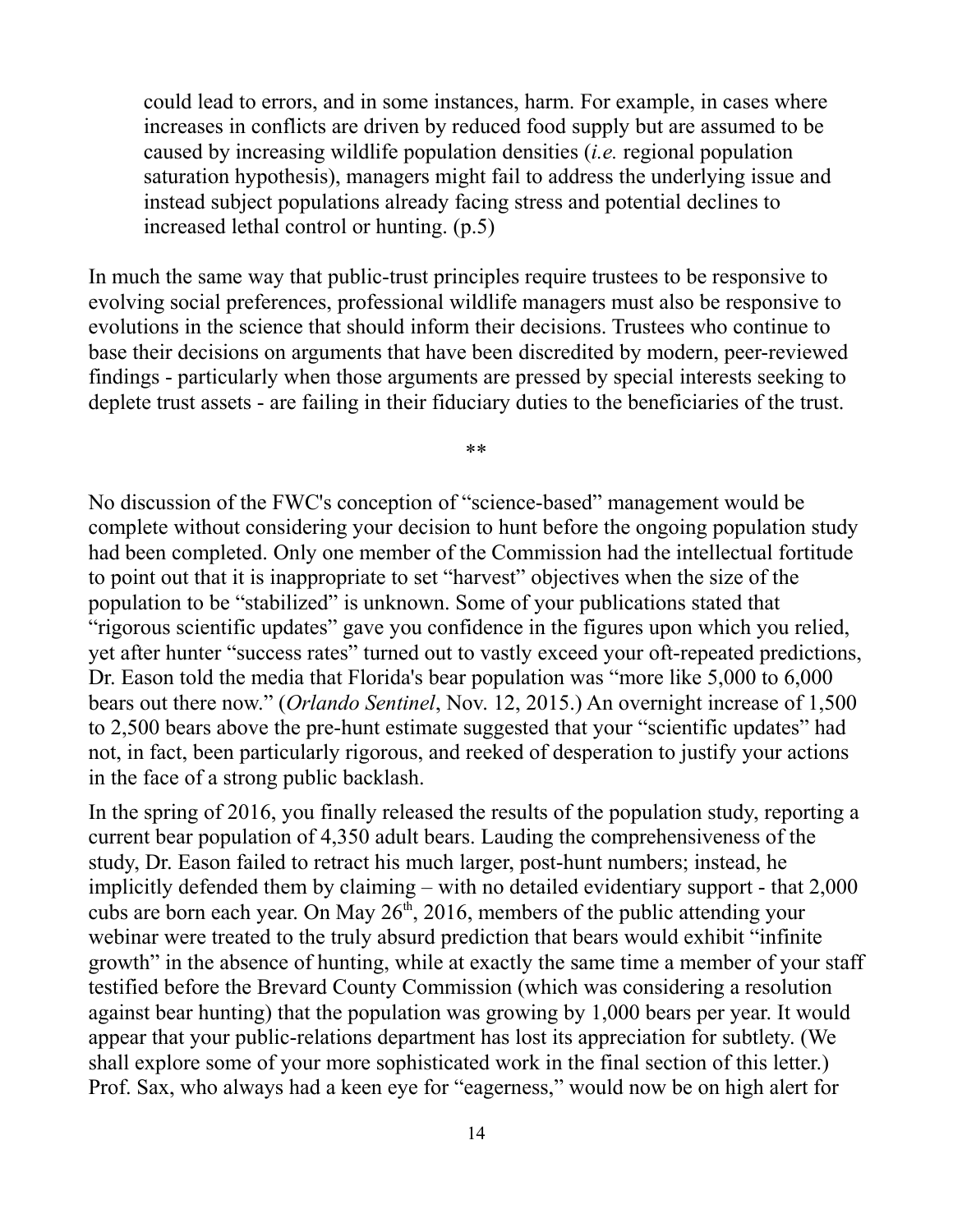evidence of agency capture, particularly after considering a more sober appraisal of the black bear population.

While the media dutifully broadcasted your total count, only the most attentive citizens would have noticed the details in the fine print. The study was completed before the 2015 hunt took place. Combined human-caused mortality in 2015 – "harvest", "euthanasia," and roadkill - reduced the population by at least 655 individuals. The number of cubs actually surviving into adulthood is far less than the number of births. Growth in the smaller subpopulations should indeed be celebrated as a success, but it should not be used, through its contribution to a statewide increase in the number of bears, as part of a case for lethal population management in the larger subpopulations. In the Central BMU (the state's largest subpopulation), your published growth rate was only 19% over 12 years, meaning that the *annual* growth rate has only been 1.05% - half Dr. Hellgren's estimate and strongly suggestive of a subpopulation that had already attained stability without "intensive management" by your agency. In fact, since the study (detailed in the University of Tennessee's Contract Report) yielded a 95% confidence interval of  $1,001 - 1,500$  bears in the Central BMU, it is possible, even using your own numbers, that the subpopulation may have *declined* since the previous study was conducted in 2002. As we noted above, population measurement for conservation biology remains fraught with difficulties; the level of confidence that you express in your capture-recapture methodology may be neither warranted nor sufficient for prudent trust managers obligated above all else to preserve the trust principal for current and future beneficiaries.

The monitoring of wildlife populations is one of the most basic ways in which trustees keep an accounting of the trust principal. Tragically, Florida's wildlife trustees have devised a larger system of accounting that amplifies the voice of special interests and mutes the voice of the majority of the public.

\*\*

# *Bear Management and the Misapplication of Carrying Capacity*

The beneficiaries of Florida's wildlife trust have faced considerable obstacles in holding you accountable for your choice to hunt bears. Your stated rationale has been a moving target, with agency personnel offering various explanations in different venues. Even now, with the 2015 hunt behind us and a decision on a 2016 hunt mere weeks away, the message being delivered to the public continues to evolve. The beneficiaries of the trust deserve transparent policies; instead, they have been treated to transparent attempts to manipulate public opinion, attempts through which the underlying motives of special interests are clearly visible.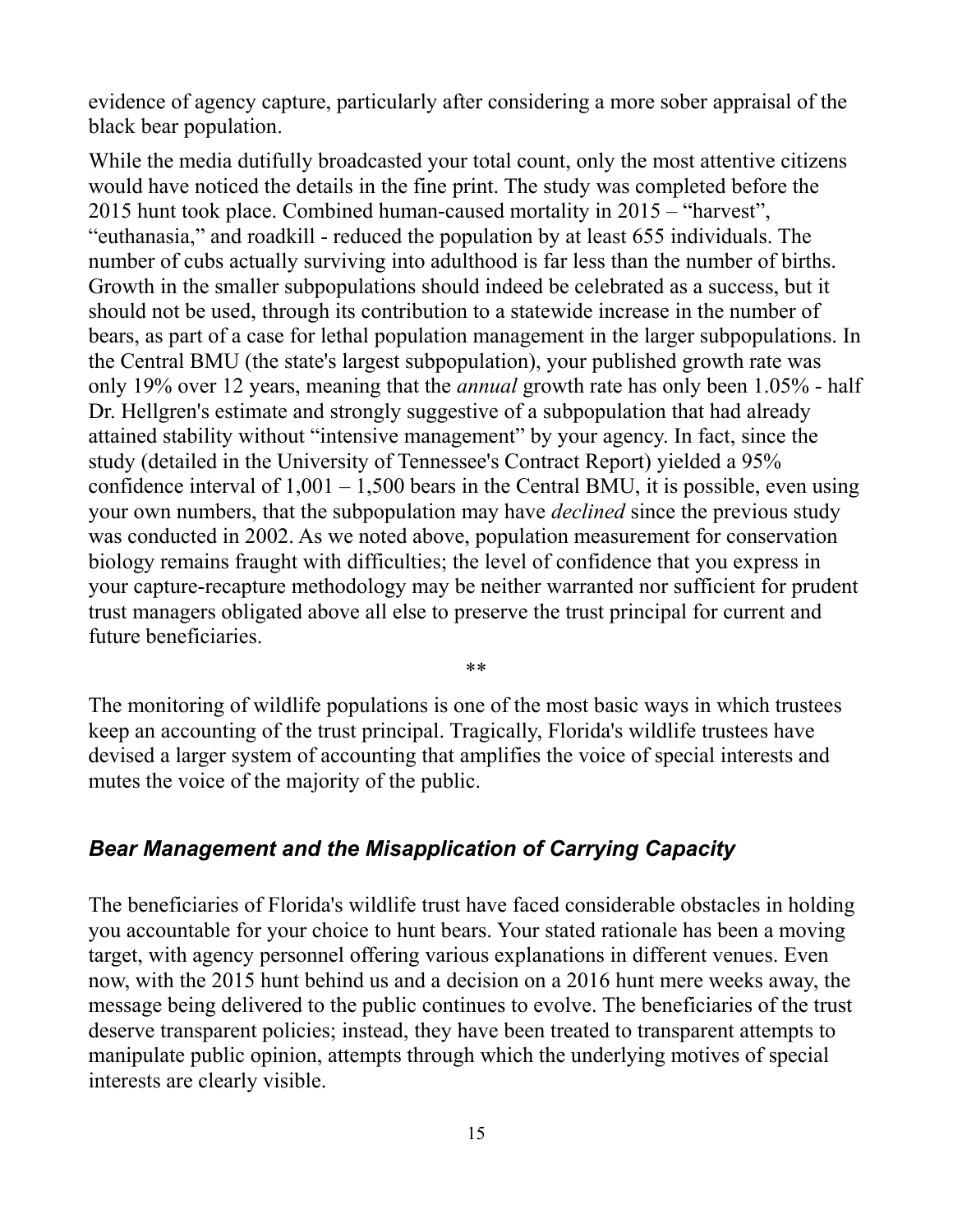With no real science to support a nexus between hunting and conflict reduction, your agency was clearly embarrassed by the public remarks of the former Chairman (a multimillionaire property-developer), to the effect that teddy bears are dangerous animals out for blood. You have been in "damage-control" mode ever since, desperately trying to convince the public that the hunt is "just one part" of your comprehensive management plan, intended to "stabilize" Florida's "large, resilient, and growing bear populations." This effort has never completely succeeded, partly because the public-safety message continues to emanate from the Governor of Florida himself (who tells the public that he trusts you to "make the right decision to keep families safe") and by the adamant assertions of your key staff that "habituated" bears are potentially aggressive and must be destroyed. But the stabilization narrative itself offers you no escape from the HBC arena, for the official record shows conclusively (as we are about to demonstrate) that the stated purpose of stabilization is the reduction of conflict to "socially acceptable" levels. Aware of this, you have recently sought to modify public perceptions yet again by claiming that stabilization is about protecting the health and welfare *of the bears themselves*, who are said to be experiencing living conditions that are "not pretty" in overcrowded forests. Your headlong flight from weak science has now taken you into a different quagmire of indefensible assertions and a new dimension of dishonesty with the public.

The argument that bears in four of our seven BMUs have reached biological carrying capacity, and need to be protected from its consequences, has long been a favorite of the hunting groups with whom you enjoy such close relationships. Your choice to echo it in your May, 2016 public webinar betrayed your over-eagerness to provide hunters with access to the public's assets, marking a final descent from any pretense of science-based management in favor of interest-based management. Your staff admit that objective metrics for biological carrying capacity are elusive. Your argument rests entirely on a highly subjective interpretation of alleged "signs" of over-population, not on any kind of well-developed, hard science. And your choice of these "signs" is fascinating. One might have thought that a wildlife-management agency concerned about biological constraints would be citing shortages of natural foods, or lack of cover and denning sites due to habitat disruption. Yet Dr. Eason seems completely unperturbed by the US Forest Service's massive projects, claiming that bears can do just fine in longleaf pine habitats, and cavalierly disregarding the challenges that bears will face in the years before these converted habitats reach maturity. And your agency has consistently downplayed the dietary importance of the saw palmetto, claiming that bears can easily adapt to new food sources. (Similar arguments have been made about grizzly bears by those who wish to delist and hunt them in the GYE.) Since these factors are the most fundamental in any evaluation of biological carrying capacity, your newly-advanced case that it has been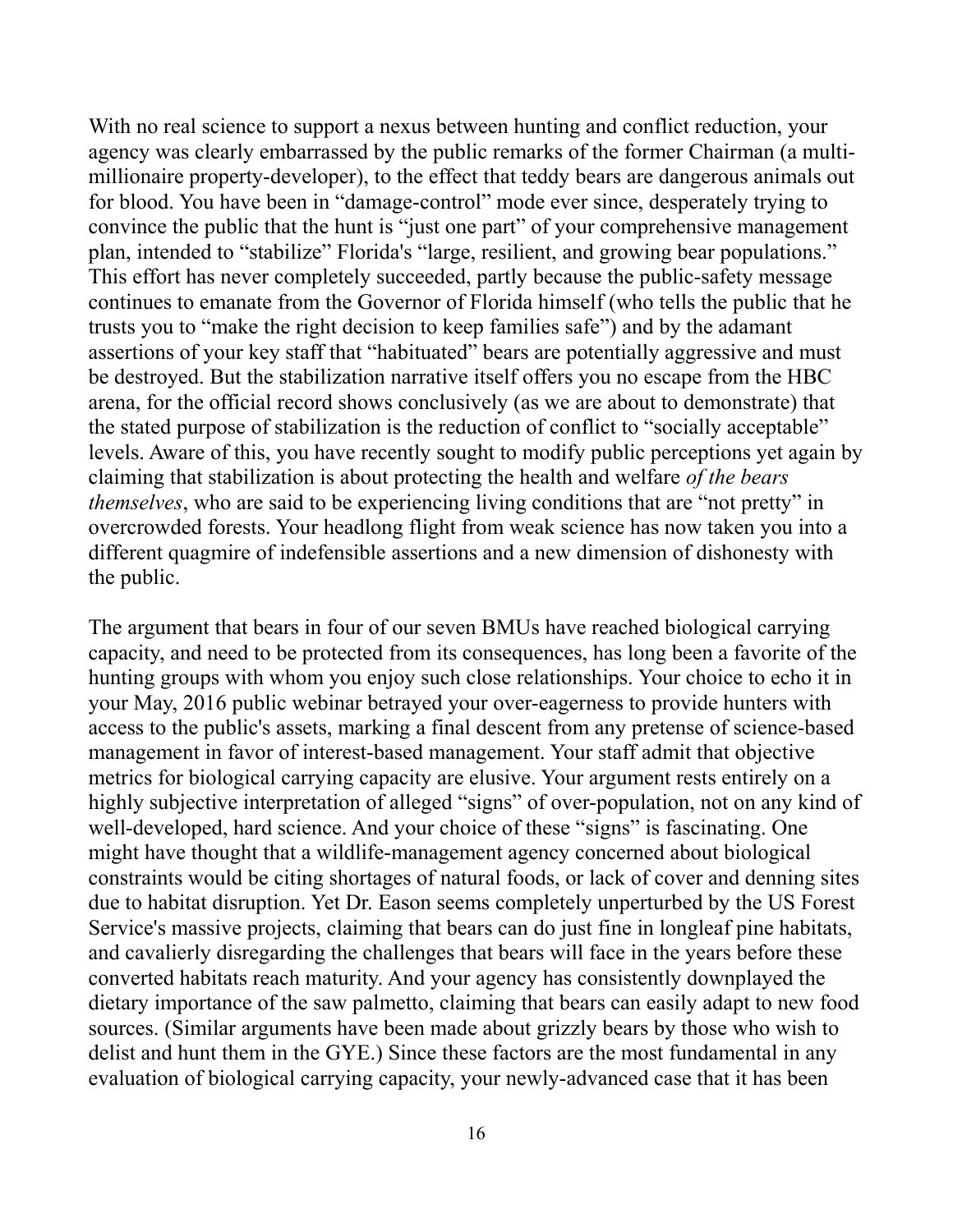reached in four of our BMUs exudes a weakness that is redolent of deception at the behest of interested minorities.

In the light of Artelle's *Ecology of Conflict*, and the historical record we are about to explore, it is plain to see that your agency is propounding a Regional Population Saturation hypothesis when Florida's reality would be far better described by a focus on food supply and ecosystem-level thinking. Of course, you resist such real science with every fiber of your institutional being, because it provides you with no excuse to authorize the hunt sought by the interests that have captured your agency. (Instead, as *Ecology of Conflict* teaches us, you should work across jurisdictional boundaries with other agencies to better manage natural food sources and other ecosystem factors, to the benefit of both bears and humans.) Thus, you have placed yourselves into an untenable position, arguing that biological carrying capacity has been reached, but unwilling to invoke the only real data that might actually support your contention. Ironically, Florida's black bears and those who wish to manage them by lethal means are both losing their places to hide.

This being the case, we shall give only passing consideration to the "signs" of overcrowding that you have chosen to use – dispersal and infanticide – and we do so mostly because these choices raise further doubts about your ability to conduct a transparent accounting of your policy. Dispersal, as we have already seen, is desirable and necessary to promote genetic exchange. Yet now you would convert it into a treacherous paradox, in which you thank the bears for their services rendered to your conservation objectives - thereby burnishing your *bone fides* as successful managers and then reward them with a death sentence. And, once again, casting dispersal as evidence of overcrowding, when it could be partly caused by habitat destruction and modification, bespeaks another failure to perform sound ecological science and smacks of unprincipled opportunism in the depletion of the public trust.

Infanticide is certainly not "pretty," but it is a fact of life, even among bear populations living in low densities. On what scientific basis are we to determine how much infanticide, per unit of space and time, is "unhealthy," and how are we to monitor this phenomenon? Are we to rely upon the "intelligence" provided to your agency by hunters (who the current Chairman has described as your "wildlife thermometers in the woods and fields")? Should an agency that claims to manage wildlife for the benefit of the public rely upon reports from those who have a special interest in depleting the public trust? Among these vagaries, one senses the macabre presence of the dead hand of the past, the former Chairman's teddy bears being marched out once again in a slightly less brazen but even more grotesque manipulation of public sentiments. Your staff are quite correct to observe that people care about bears, but they underestimate the public's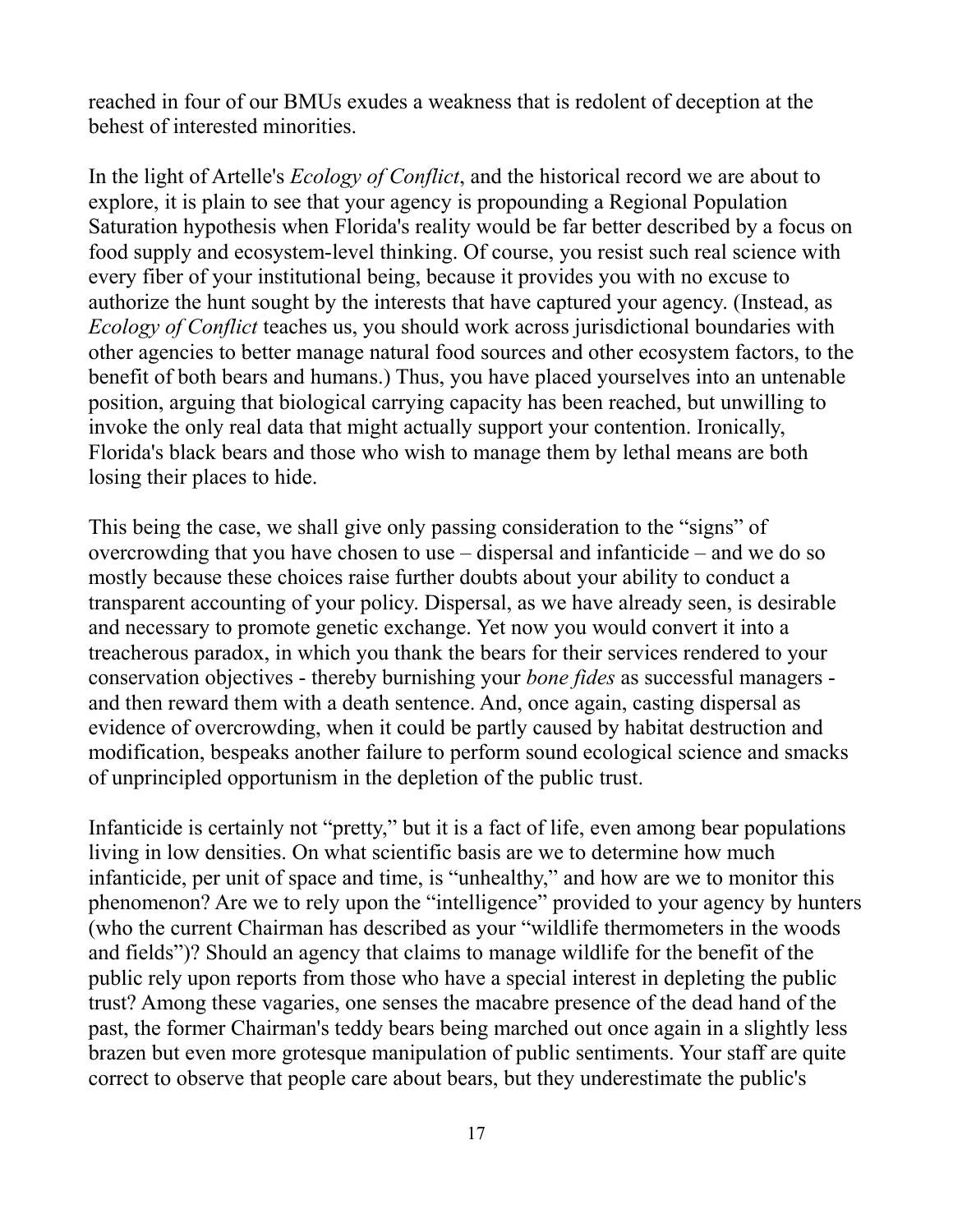powers of perception at their peril.

Your staff also underestimate the public's ability to remember what you have said before, and to read your printed documents. Beyond all the defects we have just discussed, the most astonishing and reprehensible aspect of this new focus on biological carrying capacity is that it misrepresents your agency's published policy and flies in the face of Dr. Eason's sworn testimony in a court of law. It disappoints us tremendously that it has become necessary to remind you of your own agency's official history.

\*\*

The draft hunting rule presented at the April, 2015 Commission meeting made it clear that bear management had entered a "conflict management" stage. (This does not, of course, mean bear-on-bear conflict in an allegedly overcrowded core habitat; it means human-bear conflict in areas that have been appropriated by humans, with varying degrees of unquestioned human overcrowding.) The role of hunting in conflict management was explicit in the final rule presented in June, 2015:

FWC's responsibility is to conserve and manage the bear population for the public benefit, which means adding hunting into our approach. Despite the opposition, hunting is the best way we have to control population size **and in that way to support conflict management**.... An added benefit is to reinstate bear hunting as a sustainable use, and a responsible activity for the enjoyment and benefit of the Floridians and visitors who choose to participate. [Emphasis added, and the illegitimate influence of the hunter-centric NAM duly noted.]

While the rules do refer to the maintenance of sustainable populations within the biological characteristics of the various BMUs, Dr. Eason's court testimony in the emergency injunction hearing clarified the purpose of this maintenance: to support conflict management, just as Dr. Hellgren discussed.

Under questioning from petitioner's counsel (pp.192-200 of the court transcript), Dr. Eason was given every opportunity to state that the purpose of the hunt was to manage our bear subpopulations at levels that would keep the bears happy and healthy. Instead, he explicitly stated that biological carrying capacity was difficult to measure and had not been reached, noting that "there's room for bear populations to continue to grow." He also alluded to his early research work in Tennessee, where he learned that bear populations are essentially self-regulating, experiencing natural cycles of boom and bust (chiefly, after mast failure). After Dr. Eason referred to "dramatically increasing conflicts and having four people been [sic.] attacked and seriously injured by bears," he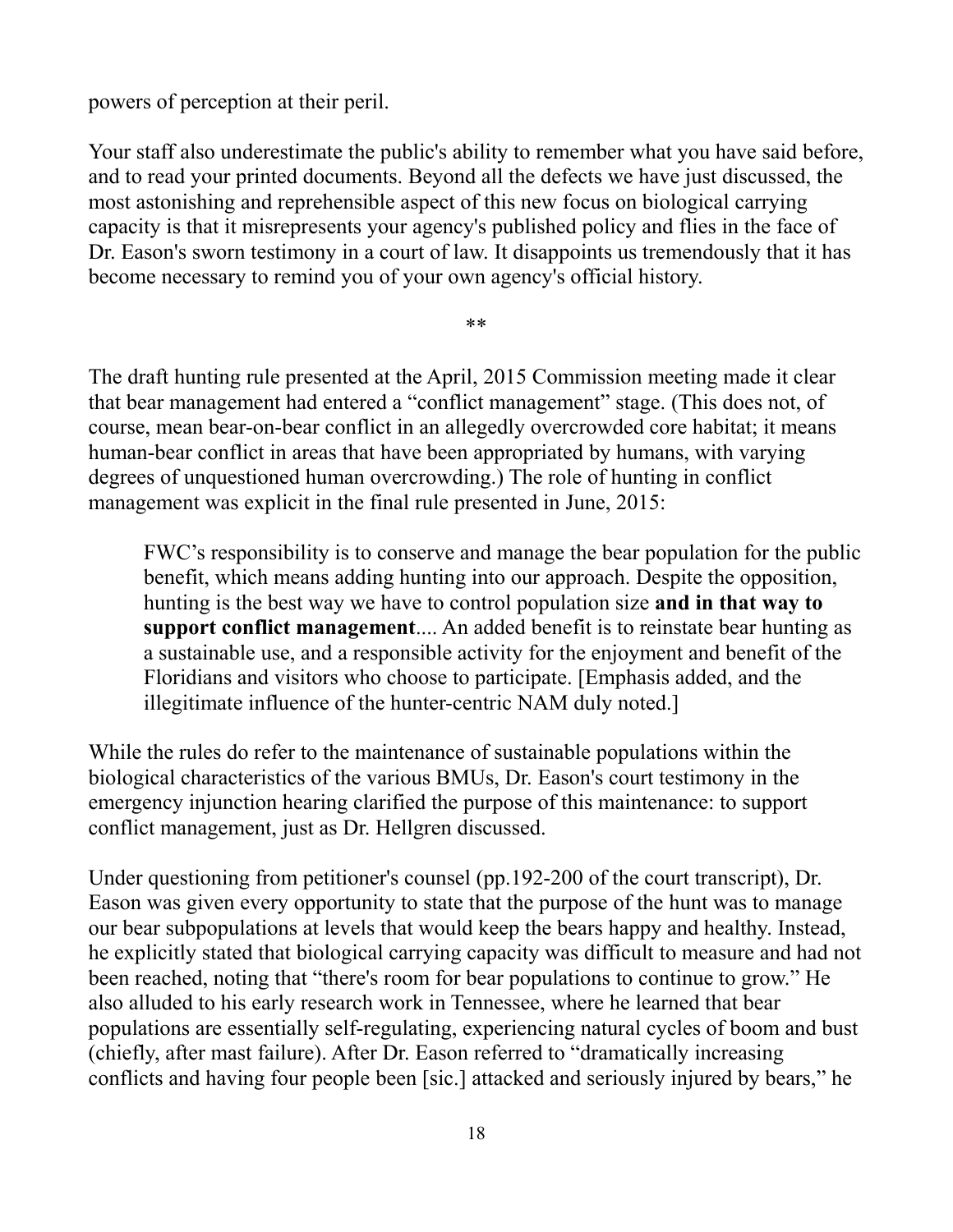was asked what he meant by a "sustainable" population. This meant, he said, a level that is "appropriate for their surroundings," which was further defined by the following exchange:

[Counsel]: But it's about human conflict, right? It's not about eating too many saw palmetto berries or eating too many natural areas or too many bears per acre -

[Dr. Eason]: Correct. Yes. Yes.

We note also that Dr. Eason possessed the results of the population survey for two of the four BMUs in which hunting was permitted when he gave this testimony. In the management of Florida's black bear, the most significant change between then and now has not been in the physical environment occupied by bears, but in the socio-political environment occupied by the humans who would presume to manage them. Your staff are far less interested in the health and welfare of our bears than in the health and welfare of hunter-centric management in a state that has only recently awoken to the horrors it entails.

And this brings us, finally, to the Bear Management Plan itself. In countless emails to concerned citizens, your staff have pointed to both the NAM and the BMP as the touchstones of your policy. The linkage is appropriate, for the BMP provides a masterclass in hunter-centric management, presenting a peaceful message of conservation to the uninitiated general reader, while embedding *sub rosa* authorization for lethal management at your discretion. Even experienced bear experts, like Dr. Stephen Stringham, a witness for the petitioner in the emergency injunction hearing, have been deceived by the BMP's statement that, because the plan was intended to establish "conservation measures" to protect the bear from any return to threatened status, "addressing the prospects of hunting is outside the plan's scope." (p.27) As Dr. Eason correctly testified, hunting was anticipated by the BMP, and one should not have expected otherwise from a team of authors who regard the "democracy of hunting" as perfectly compatible with the PTD.

A close reading of the BMP reveals the trigger for lethal management in the discussion of the plan's "population conservation" objective, particularly pp. 37-40 and the subsequent actions envisaged for the BMP's implementation. Although lethal management seems to be aimed primarily at the larger subpopulations, it does not seem beyond the realm of possibility that your agency might seek to apply it in the smaller subpopulations as well, since you set a minimum level for genetic viability at Dixon's (2007) benchmark of 200 individuals. Lethal management is possible in two situations under the plan: when bear populations exceed biological carrying capacity in areas that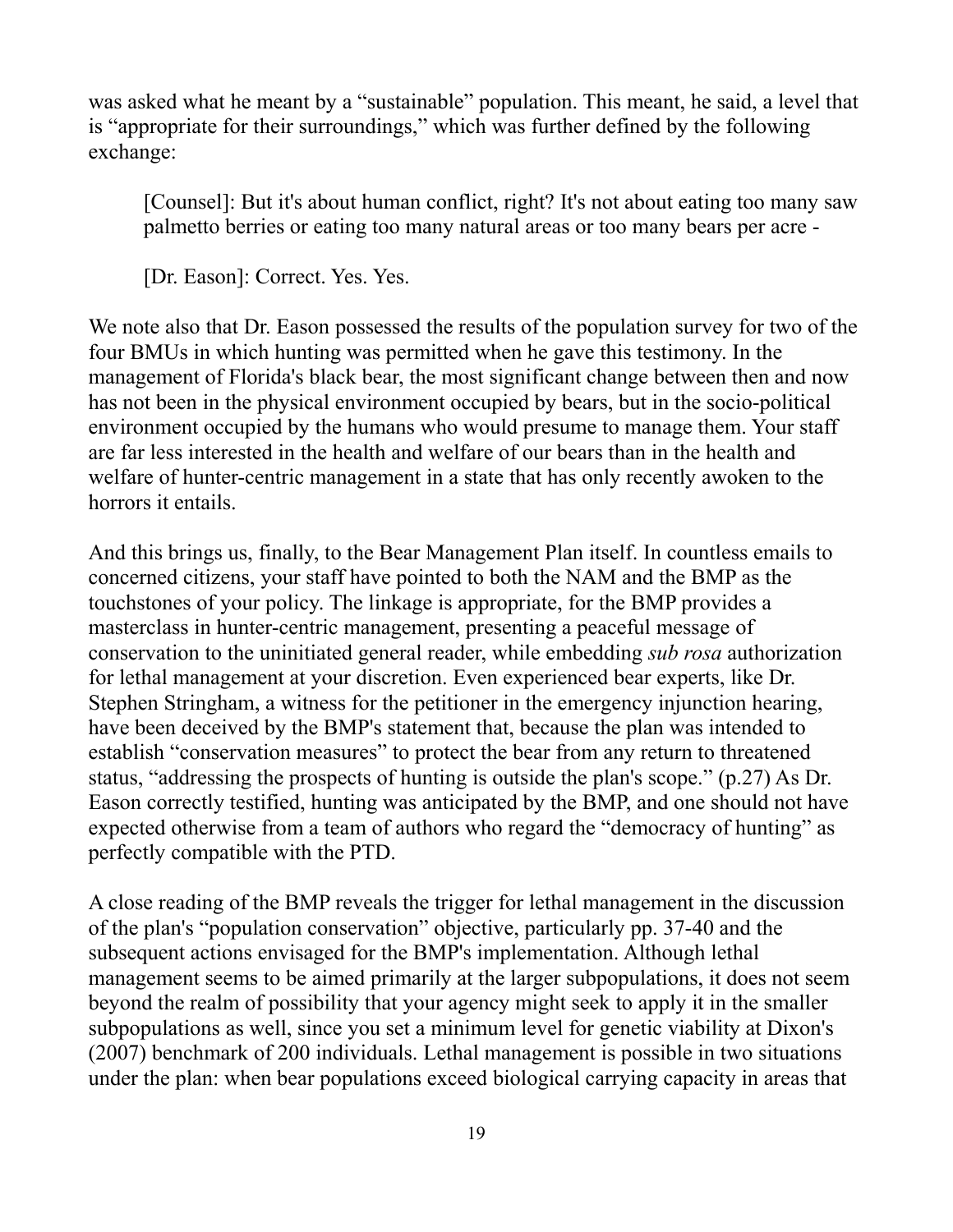are deemed to be "suitable habitat" for bears; and when populations exceed *social* carrying capacity (which may be *lower* than biological carrying capacity) in areas that are "human-dominated." (Not surprisingly, since Dr. Eason led the first team that developed the BMP, a very similar formulation was contained in his prototypical 2003 paper, *Conservation Strategy for the Black Bear in Florida* (p.12). Lethal management has been on the cards for Florida's bears for a very long time.) For a captured agency, this construct is marvelous, affording enormous leeway in the interpretation of subjective concepts. In the larger BMUs, which may contain "suitable habitat" and human-dominated areas, it becomes possible for you to pull the trigger for *both* of the reasons you have provided for yourselves. However, while the BMP failed to provide meaningful, objective criteria for determining when biological carrying capacity would be reached (you had no more idea then than you do now), it did offer a concrete threshold to be invoked as a breach of *social* carrying capacity. The BMP's "human-bear conflict management" objective set a goal of reducing HBC "at or below 2008-2010 levels" (p.63). Since you defined social carrying capacity as the "upper limit of a population of wildlife based upon human society's tolerance and acceptance of conflicts with wildlife," and you knew that complaints were on an upward trajectory, the trigger was essentially pulled as soon as the Commission formally adopted the BMP.

This use of social carrying capacity to authorize depletion of the public trust is wholly inconsistent with the legal principles by which trustees must be guided. First, the claim that wildlife resources may become *overabundant* is a pernicious attempt to distinguish the public's wildlife trust from other forms of trusts, converting an asset into a liability. As Treves *et al* explain in *Predators and the Public Trust*, the "broad public interest view [of the PTD] acknowledges that the public interest in environmental assets can infringe on other public interests and on private interests." While private interests may deserve some form of compensation (as in takings law), *Illinois Central* makes it clear that private rights do not extend to destruction of the public asset. If wildlife infringes on other *public* interests, both Prof. Sax's scholarship and more recent court decisions (see, for example, the 1993 Louisiana case, *American Waste and Pollution Control*) require a careful balancing of environmental costs and benefits. We quote again from Treves *et al*:

"[T]he Appeals Court held that trustees might diminish the principal of a trust asset after diligent, fair, careful, transparent measurement of all costs and benefits to the public interest. We are not aware of any trust managers that have undertaken such diligent accounting before reducing predator populations...." [Note: this paper was published after the 2015 Florida bear hunt.]

Further, casting wildlife as a liability fosters intolerance and leads to a devaluation of individual members of the species. The BMP states clearly that its conservation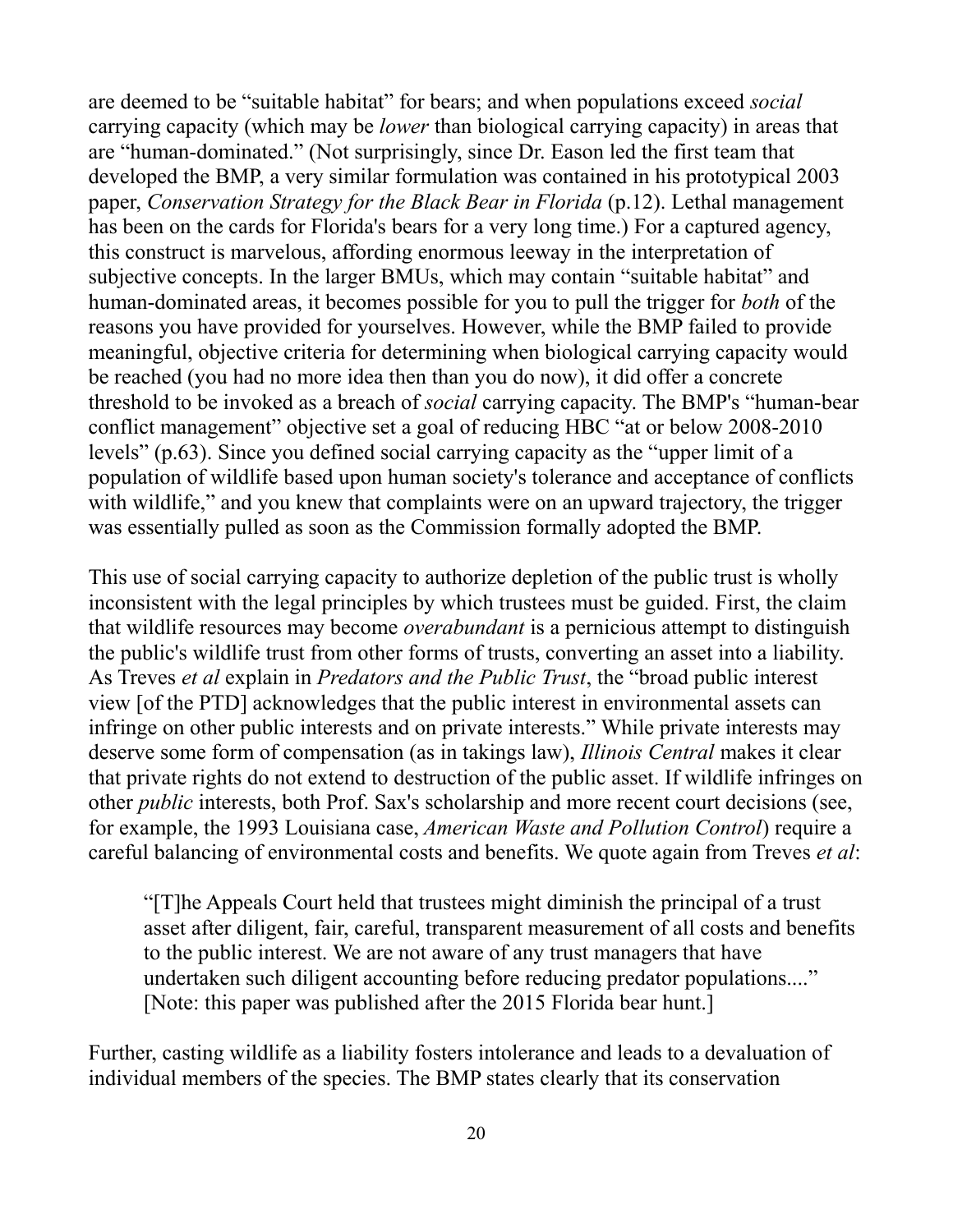objectives will be jeopardized if citizens come to view bears as "vermin," yet your repeated assertions that the population must be managed through "harvesting" reinforce precisely this sentiment. (The word "harvest" itself, as many citizens have told you in testimony before the Commission, devalues a complex mammal with extraordinary qualities, equating it with lowly agricultural crops.) We have already noted how your "carefully regulated" hunt was, in fact, practically unenforceable. Such a lax hunting regime, combined with a demonization of bears as potentially dangerous nuisance animals, is highly likely to increase poaching, further depleting the public's asset. This conclusion is supported by the findings of Chapron and Treves in their 2016 paper, *Blood Does Not Buy Goodwill: Allowing Culling Increases Poaching of A Large Carnivore*. Recent oscillations between lethal and non-lethal wolf management policies in the Northern Great Lakes have produced substantial slowdowns in population growth rates that can only be attributed to poaching. The long-held assumption that allowing hunting of large carnivores would promote tolerance and aid population recovery has now been undermined by this and previous studies of attitudes. And this study is particularly relevant to our situation because the study area "consists mostly of a humandominated matrix." (p.5)

From a management perspective, Treves *et al* (2015) correctly point out that "a mindset of controlling wildlife [through lethal means] skips the rational chain of cause and effect that would lead a trustee to ask if complaints relate to real or perceived costs, and if real, whether the property was adequately protected from a public asset, the wildlife." In layman's terms, you have shot first and asked questions later (if at all). In claiming that HBC has reached socially unacceptable levels, you have relied upon measures of conflict that were hugely inflated by mere sightings of bears and similar incidents that presented no threat to person or property. And for the few cases of actual property damage, and the extremely rare cases of physical injury to a person, you have not enquired adequately into the level of responsibility that should be apportioned to the human side of the HBC equation. The public's overarching interest in the preservation of its trust assets may not be overridden by the complaints of homeowners who have failed to take appropriate steps to secure their trash; by beekeepers who have failed to employ cost-effective fencing around their apiaries; by drivers who collided with bears while speeding, texting, or talking on a cell phone; by hunters upset that bears have been raiding their deer-baiting stations; or by uneducated people who have never been taught that a bluff charge is a black bear's way of asking for space and respect, not an act of aggression.

Our society's ability to coexist with black bears could easily be expanded by a marriage of rational thinking to an unwavering appreciation of the value of the public asset. Legitimate trustees seeking to preserve the asset for current and future generations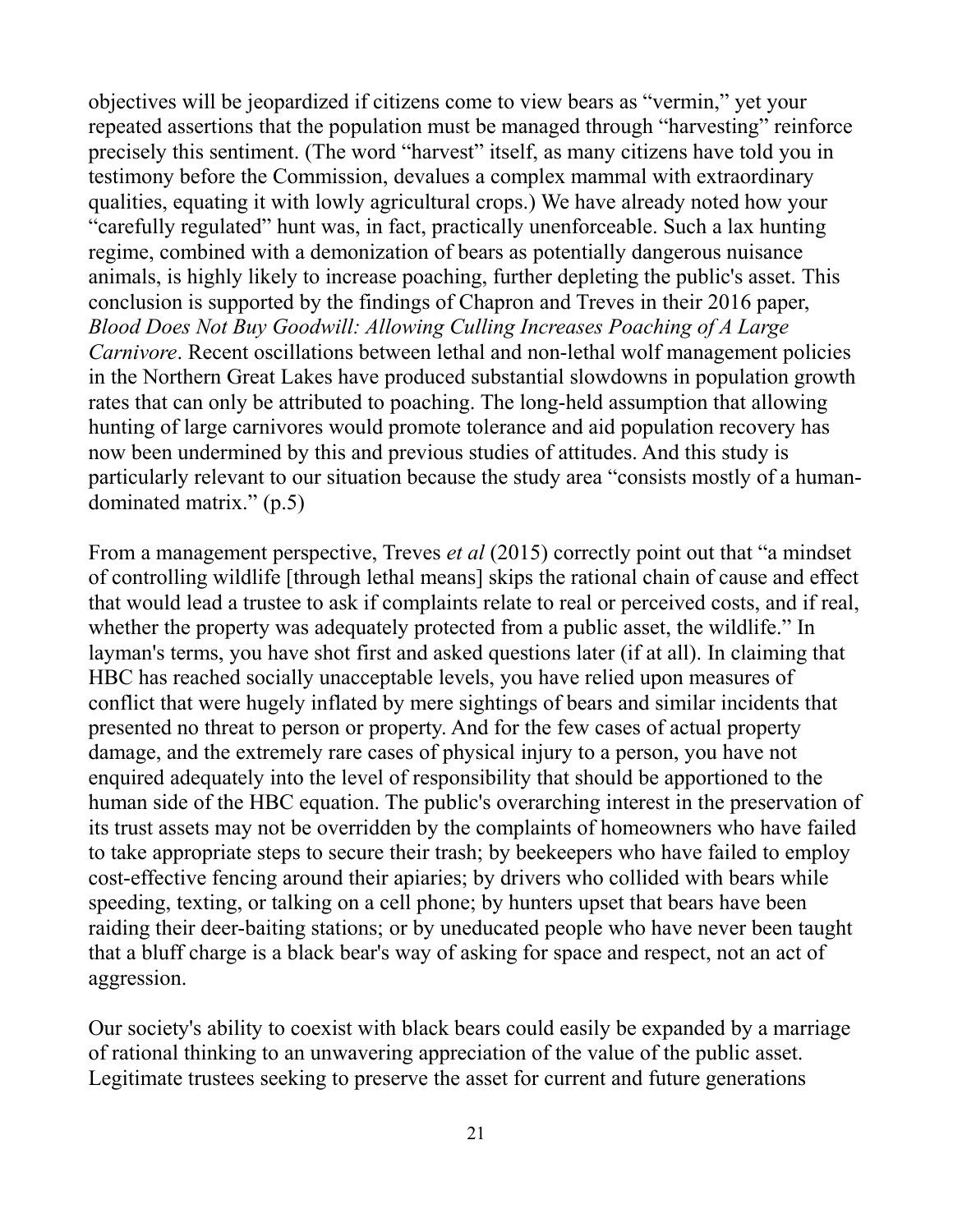should make such a marriage a new touchstone of their policies. Sadly, we cannot avoid the conclusion that the FWC's use of the concept of social carrying capacity is simply another expression of agency capture by minority interests, providing illegitimate opportunities for depletion of the public trust. We suspect that Prof. Sax would have agreed. When an agency defines, measures, and evaluates "social" carrying capacity in such a way as to exclude the supermajority of citizens who opposed bear hunting during the public comment period, who repeatedly and clearly oppose hunting in public opinion polls, and who have been joined by a large, healthy, and growing chorus of opposition from elected municipal representatives, we know that "organized minorities are having their way at the expense of the majority." We know that *the trust is being taken*.

\*\*

Bears have been described as keystone species, umbrella species, and indicator species. While Florida's black bears may not fit the role of apex predators quite as dramatically as some of our country's other ursids, they stand at the apex of Florida's wildlife trust as animals of paramount ecological importance. When the public's trustees protect bears and the habitat that sustains them, they protect the entire trust; when they fail to protect bears, they place the entire trust in jeopardy. This – not unthinking sentimentality – is the reason why the people of Florida care so deeply about the fate of their bears. And this is why they have reacted with such unprecedented collective action to your premeditated choices to deploy lethal management methods and deplete the public's trust in violation of your fiduciary duties.

You now have an opportunity to rediscover a commitment to public trust principles and thereby demonstrate your fitness to continue to serve as trustees. Should you allow this opportunity to go to waste, the beneficiaries of the trust will have no other option than to appoint new trustees willing and able to preserve the trust for today's Floridians and those yet to be blessed by our panoply of natural treasures.

On behalf of the people of Florida and the majestic animals within their trust,

Adam Sugalski Campaign Director Stop the Florida Bear Hunt

Joined by: